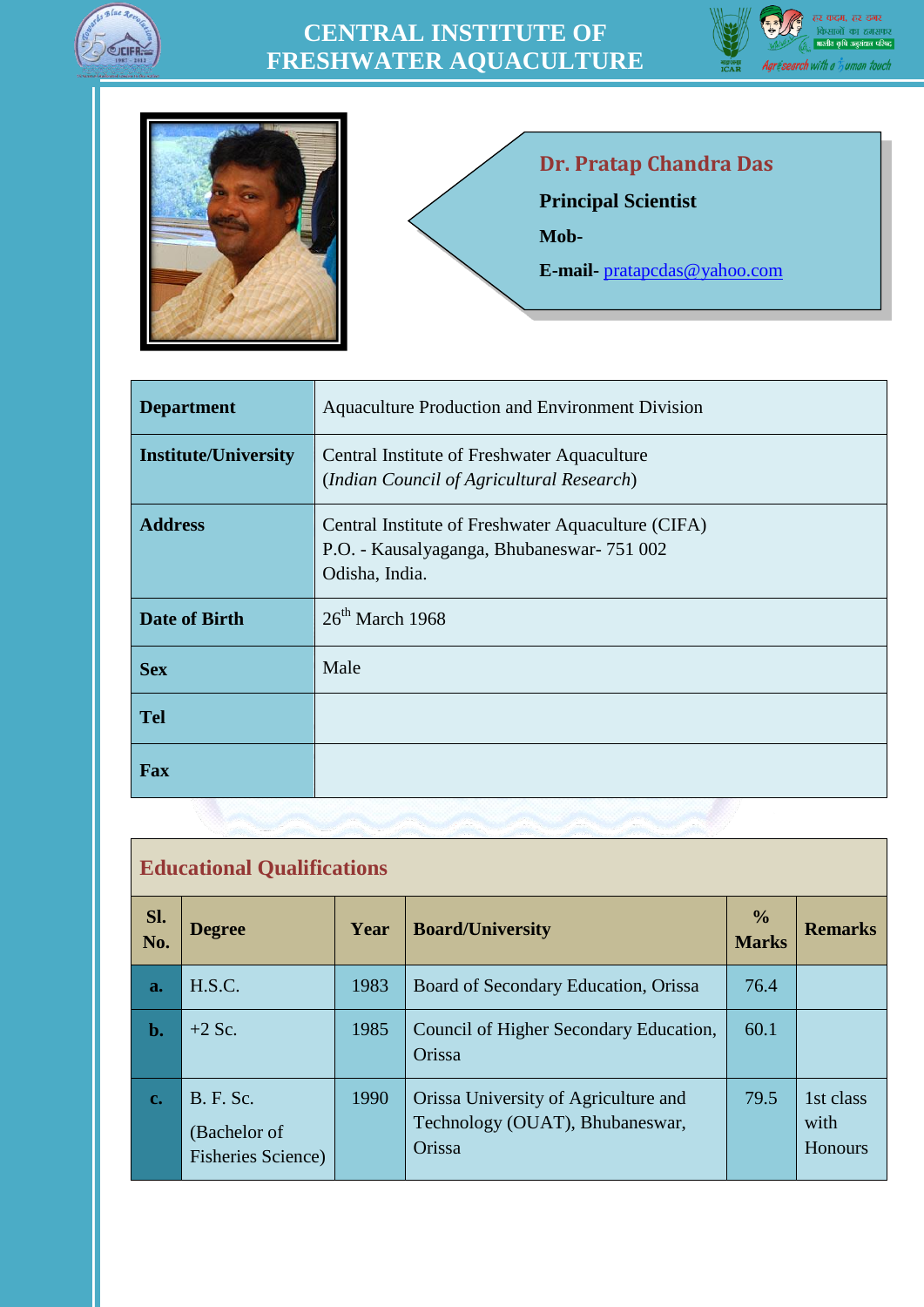



| d. | M. F.Sc.<br>(Aquaculture) | 1993 | <b>OUAT, Bhubaneswar, Orissa</b> | 80.5 | 1st class |
|----|---------------------------|------|----------------------------------|------|-----------|
| e. | Ph. D.<br>(Aquaculture)   | 2002 | OUAT, Bhubaneswar, Orissa        |      | Awarded   |

#### **Professional Experience**

| <b>Sl. No.</b> | <b>Organization</b>                                                                          | <b>Designation</b>                 | <b>Period</b>                      |
|----------------|----------------------------------------------------------------------------------------------|------------------------------------|------------------------------------|
| a.             | <b>Central Rice Research Institute, Cuttack</b><br>(Indian Council of Agricultural Research) | Scientist                          | July, 1996 to<br>July, 2002        |
| $\mathbf{b}$ . | <b>Central Rice Research Institute, Cuttack</b><br>(ICAR)                                    | Scientist<br>(Senior Scale)        | July, 2002 -<br>20 May, 2004       |
| $c_{\bullet}$  | Central Institute of Freshwater Aquaculture,<br>Bhubaneswar (ICAR)                           | <b>Scientist</b><br>(Senior Scale) | 21 May, 2004 -<br>$8th$ July, 2005 |
| d.             | Central Institute of Freshwater Aquaculture,<br>Bhubaneswar (ICAR)                           | <b>Senior Scientist</b>            | $9^{th}$ July, 2005-<br>till date  |
|                |                                                                                              |                                    |                                    |

| <b>Additional</b><br>Qualifications/<br><b>Training</b> | Research Management and Administrative Training at National<br>i)<br>Academy of Agricultural Research Management, (August 1996 -<br>January 1997), Hyderabad, India.                                                                                                                                                       |
|---------------------------------------------------------|----------------------------------------------------------------------------------------------------------------------------------------------------------------------------------------------------------------------------------------------------------------------------------------------------------------------------|
|                                                         | Workshop-cum-training on Pilot Project on "Technology"<br>$\ddot{\mathbf{i}}$<br>Assessment and refinement through Institute Village Linkage<br>Programme (IVLP)" organized at Central Institute of Freshwater<br>Aquaculture, Kausalyaganga, Bhubaneswar during 27 <sup>th</sup> March to 9 <sup>th</sup><br>April, 1997. |
|                                                         | iii) Summer School on "Recent development in Biotechnology<br>Application to Aquaculture and Fisheries" organised by Central<br>Institute of Fisheries Education, Versova, Mumbai during 14 <sup>th</sup> July<br>to $3^{\text{rd}}$ August, 1998.                                                                         |
|                                                         | iv) Workshop-cum-training on Pilot Project on "Technology"<br>Assessment and refinement through Institute Village Linkage<br>Programme (IVLP)" organized at Central Institute of Freshwater<br>Aquaculture, Kausalyaganga, Bhubaneswar from $27th$ March to 9 <sup>th</sup><br>April, 1997.                                |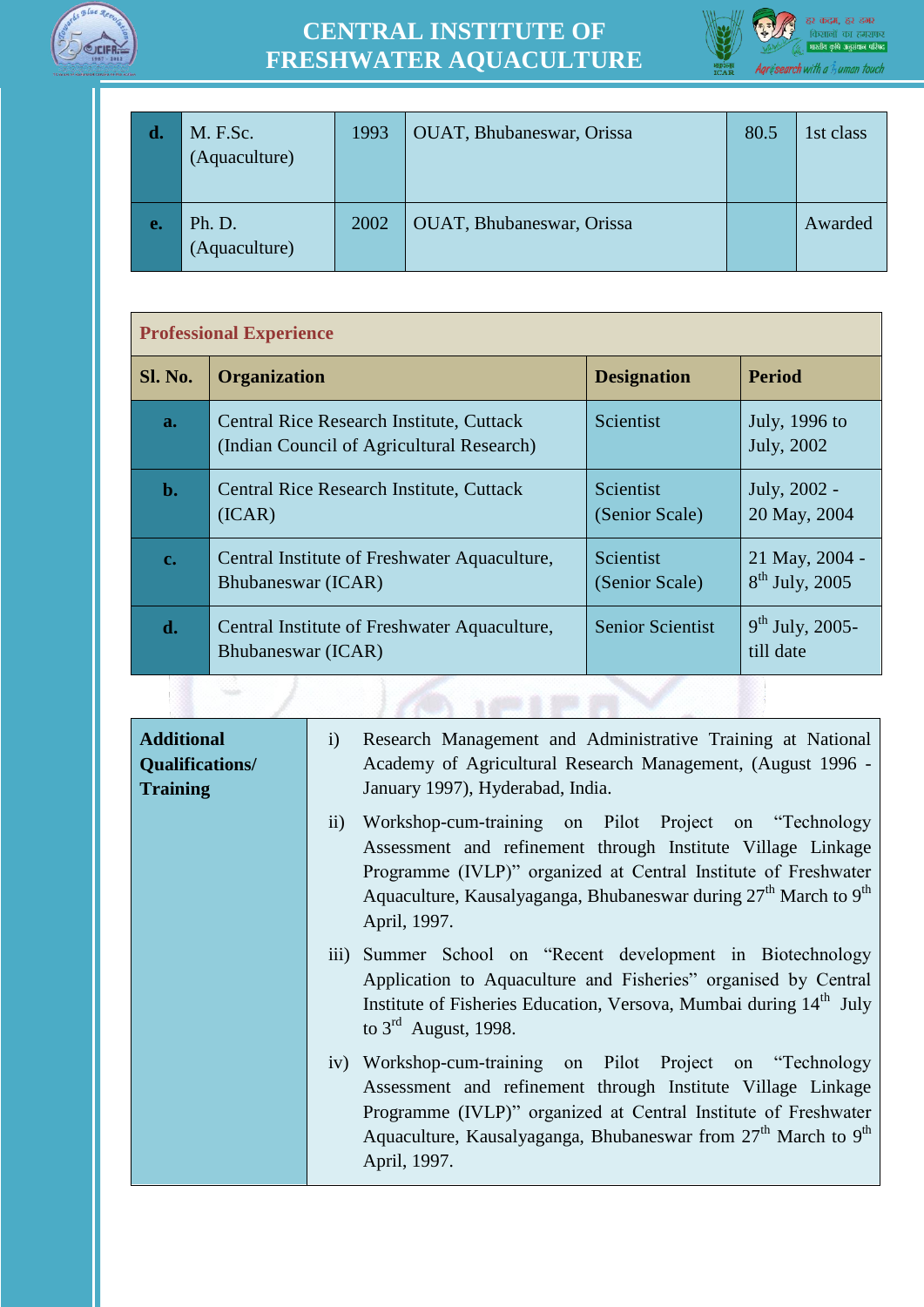



v) Undergone training in 'Aquatic Microbiology and fish microbial Disease" organised by Microbial Resource center (Aquaculture MIRCEN of UNESCO) at Central Institute of Freshwater Aquaculture, Bhubaneswar from  $25<sup>th</sup>$  April to  $1<sup>st</sup>$  May, 2000. vi) Summer School on "Environmental Impact Assessment and Management of Coastal Zones: an Integrated Approach" organized by Central Institute of Fisheries Education, Versova, Mumbai during 7- 27 August, 2001. vii) Training on "R/R/PRA to identify farm problems to formulate research and extension action plan in agriculture" organised by Farm and Rural Science Foundation, Hyderabad from 4-12 December, 2002. viii) Short Course on Arts and Science of Freshwater Pearl Culture at Central Institute of Freshwater Aquaculture, Kaushalyaganga, Bhubaneswar during 17-26 March, 2004. ix) Summer School on "Disease diagnosis and health management of freshwater fish and shellfish" organized by Central Institute of Freshwater Aquaculture, Kaushalyaganga, Bhubaneswar during 6- 26 July, 2004. x) Training programme on 'Developing managerial Competencies for the Scientific Personnel of CIFA' during 5-7 January, 2011 at Xavier Institute of Management, Bhubaneswar.

|              | <b>Research Publications</b>      |                                                                                                                                                                                                                                                           |  |  |
|--------------|-----------------------------------|-----------------------------------------------------------------------------------------------------------------------------------------------------------------------------------------------------------------------------------------------------------|--|--|
| $\mathbf{A}$ | <b>Dissertation</b><br>and Thesis | B.F.Sc Dissertation: Effect of Light on The Gonadal Maturation of<br>$\mathbf{i}$ .<br>Clarias batrachus<br>M.F.Sc (Aquaculture) Dissertation: Ovulatory Response of Indian<br>ii.<br>Major Carps to Different Inducing Agents.                           |  |  |
|              |                                   | iii. Ph.D. (Aquaculture) Thesis: Assessment of Stress Factors in<br>Intensive Aquaculture                                                                                                                                                                 |  |  |
| B            | <b>Research</b><br><b>Papers</b>  | Das, P.C., Jena, J.K., Mishra, B., Pati, B.K., 2012. Impact of<br>1.<br>aeration on the growth performance of silver Barb, <i>Puntius</i><br><i>gonionotus</i> during fingerling rearing. <i>Journal of World</i><br>Aquaculture Society. 43(1), 128-134. |  |  |
|              |                                   | 2.<br>Das, P.C., Jena, J.K., Mishra, B., Sarangi, N., 2011. Impact of<br>varied frequency of nitrogen fertilization on grow-out performance<br>of <i>Labeo rohita</i> (Hamilton). Aquaculture Research, 42, 1859-<br>1868.                                |  |  |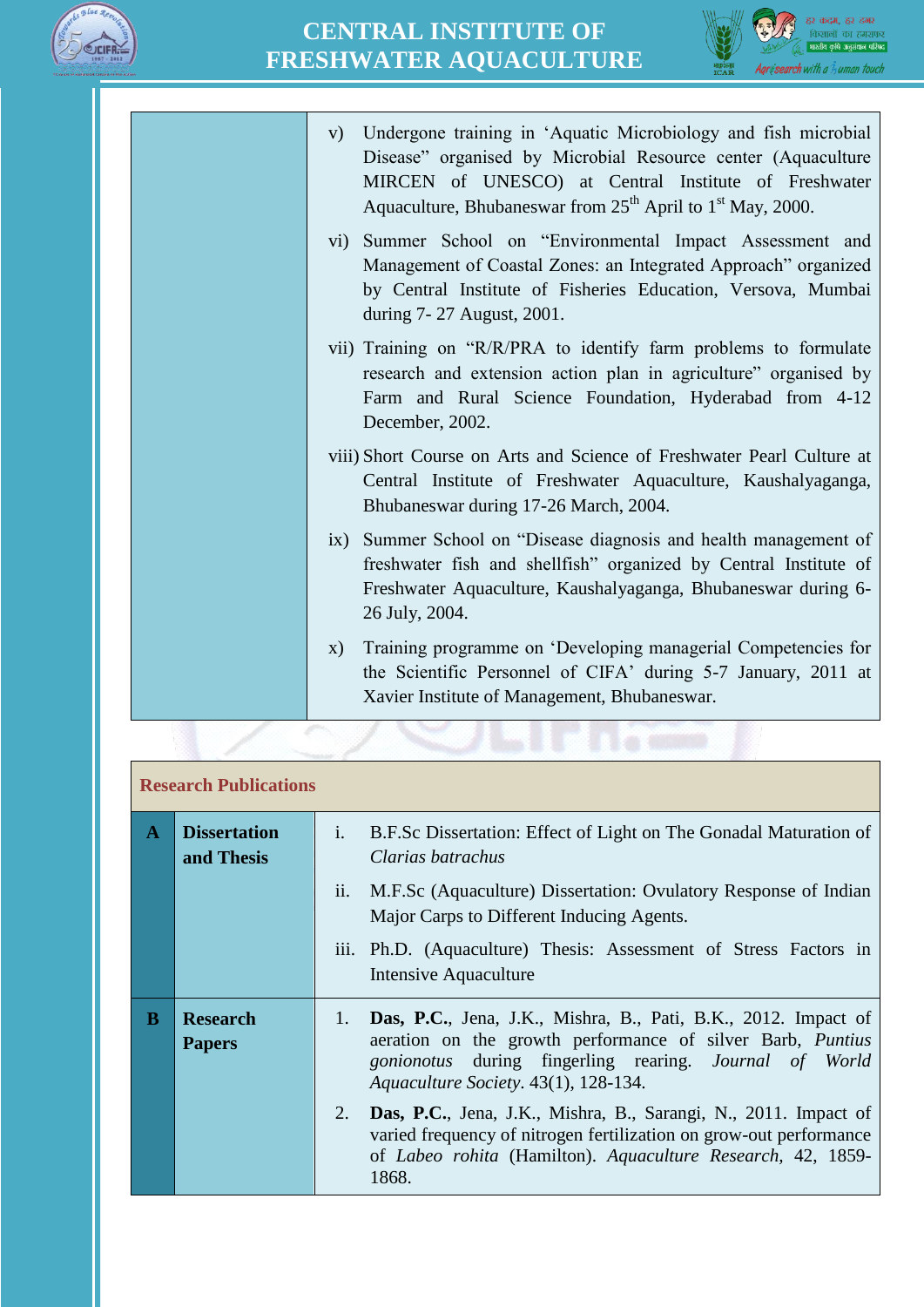

3. Jena, J.K., **Das, P.C.**, 2011. Grow-out performance of Kuria labeo, *Labeo gonius* (Hamilton) with major carps in carp polyculture system. *Aquaculture Research,* 42(9), 1332-1338. 4. Jena, J.K., **Das, P.C.**, Mitra, G, Patro, B., Mohanta, D., Mishra B., 2011 . Evaluation of growth performance of *Labeo fimbriatus* (Bloch)*, L. gonius* (Hamilton) and *Puntius gonionotus*  (Bleeker) in polyculture with *Labeo rohita* (Hamilton) during fingerlings rearing at varied densities. *Aquaculture* 319 (3-4), 493- 496. 5. **Das, P.C.**, Jena J.K., Singh, T.K., Kar, S., Mitra, G., 2011. Notonectids as live food for olive barb, *Puntius sarana*: implication for aquatic insect control in carp seed rearing. *Journal of Applied Aquaculture*, 23, 231-237. 6. Nanda, N.B.P., **Das, P.C.**, Jena, J.K., Sahoo, P.K., 2010. Changes in certain haematological and enzymatic parameters of *Heteropneustes fossilis* to sub-lethal toxicity of rotenone. *Indian J. Fish.,* 57(1), 73-80*.* 7. Nanda, N.B.P., **Das, P.C.**, Jena, J.K., 2009. Use of Rotenone as Piscicide: Toxicity Levels in a Few Common Freshwater Predatory and Weed Fishes. *Journal of Applied Aquaculture*. [21\(](http://www.informaworld.com/smpp/title~db=all~content=t792306881~tab=issueslist~branches=21#v21)[4\),](http://www.informaworld.com/smpp/title~db=all~content=g917604091) 241-249. 8. Pawar, N.A., Jena, J.K., **Das, P.C.**, Bhatnagar, D.D., 2009. Influence of duration of aeration on growth and survival of carp fingerlings during high density seed rearing. *Aquaculture* 290, 263-268. 9. **Das, P.C.**, Jena, J.K., Nanda, N.B.P., Bhatnagar, D.D., 2008. Cube root powder is a better piscicide than bleaching powder for prestocking carp nursery pond preparation. *Toxicology and Environmental Chemistry.* 92(1), 137-147. 10. Jena, J.K., **Das, P.C**., Kar, S., Singh, T.K., 2008. Olive barb, *Puntius sarana* (Hamilton) is a potential candidate species for introduction into the grow-out carp polyculture system. *Aquaculture,* 280, 154-157. 11. Jena, J.K., **Das, P.C**., Mondal, S., Das, R, 2007. Compatibility of silver barb *Puntius gonionotus* (Bleeker) with Indian major carps in a grow-out polyculture. *Aquaculture Research*, 38, 1061-1065. 12. Jena, J.K., **Das, P.C.,** Das, R, Mondal, S., 2007. Performance of olive barb, *Puntius sarana* (Hamilton) in fingerling rearing with rohu, *Labeo rohita* (Hamilton) and mrigal, *Cirrhinus mrigala* (Hamilton). *Aquaculture*, 265, 305-308.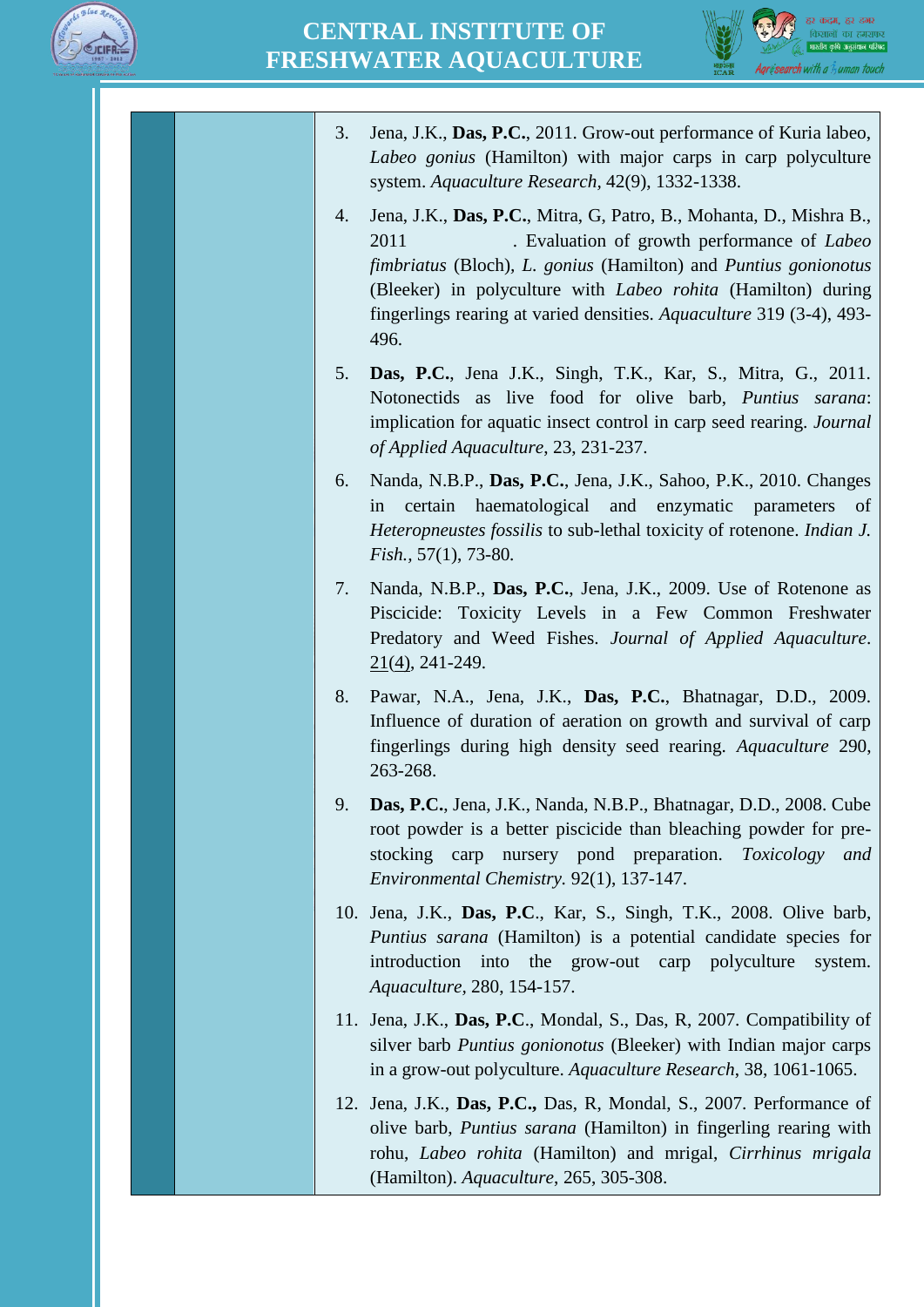



| 13. Sahu, P.K., Jena, J.K., Das, P.C., 2007. Nursery rearing of<br>kalbasu, Labeo calbasu (Hamilton), at different stocking densities<br>in outdoor concrete tanks. Aquaculture Research, 38, 188-192.                                                                                                                                                                            |
|-----------------------------------------------------------------------------------------------------------------------------------------------------------------------------------------------------------------------------------------------------------------------------------------------------------------------------------------------------------------------------------|
| 14. Sahu, P.K., Jena, J.K., Das, P.C., Mondal, S., Das, R, 2007.<br>Production performance of <i>Labeo calbasu</i> (Hamilton) in<br>polyculture with three Indian major carps Catla catla (Hamilton),<br>Labeo rohita (Hamilton) and Cirrhinus mrigala (Hamilton) with<br>provision of fertilizers, feed and periphytic substrate as varied<br>inputs. Aquaculture, 262, 333–339. |
| 15. Sinhababu, D. P., Das, P. C., 2007. Rice-fish farming system for<br>increasing farm productivity and income in rainfed lowland areas<br>of eastern India – a case study. Journal of Aquaculture, 15, 1-10.                                                                                                                                                                    |
| 16. Das, P.C., Ayyappan, S., Jena, J.K., 2006. Haematological<br>changes in the three Indian major carps, <i>Catla catla</i> (Hamilton),<br>Labeo rohita (Hamilton) and Cirrhinus mrigala (Hamilton)<br>exposed to acidic and alkaline water pH. Aquaculture, 256, 80-87.                                                                                                         |
| 17. Das, P.C., Ayyappan, S., Jena, J.K., 2005. Sub-lethal ammonia<br>toxicity in fingerlings of two Indian major carps, viz., Catla catla<br>(Ham.) and <i>Labeo rohita</i> (Ham.): effect on certain hematological<br>parameters and enzymatic activities. J. Aqua., 13, 79-92.                                                                                                  |
| 18. Das, P.C., Jena, M., Sinhababu, D.P., 2005. Acute toxicity of<br>botanical pesticides, viz., neem oil (Azadirachta indica) and<br>Polygonum hydropiper leaf extracts, in fingerlings of Catla catla<br>(Ham.). <i>J. Aqua.</i> , <b>13</b> , 17-21.                                                                                                                           |
| 19. Rautaray, S.K., Das, P.C., Sinhababu, D.P., 2005. Increasing farm<br>income through rice $(Oryza sativa)$ -fish based integrated farming<br>system in rainfed lowlands of Assam. <i>Indian J Agric Sci</i> , <b>75</b> (2),<br>79-82.                                                                                                                                         |
| 20. Das, P.C., Ayyappan, S., Jena, J.K., 2005. Comparative changes in<br>water quality and role of pond soil after application of different<br>levels of organic and inorganic inputs. Aquaculture Research, 36,<br>785-798.                                                                                                                                                      |
| 21. Das, P.C., Sinhababu, D.P., Singh, D.P., Sahu, P.K., 2004.<br>Utilisation<br>of sundried Azolla caroliniana in<br>substituting<br>ground nut oilcake in the conventional carp feed. <i>J. Aqua.</i> , 12, 43-<br>47.                                                                                                                                                          |
| 22. Das, P.C., Ayyappan, S., Das, B.K., Jena, J.K., 2004. Effect of<br>sub-lethal nitrite toxicity on the haematological parameters of<br>fingerlings of rohu, Labeo rohita (Ham.). Indian Journal of<br><i>Fisheries</i> , <b>51</b> (3), 287-294.                                                                                                                               |
|                                                                                                                                                                                                                                                                                                                                                                                   |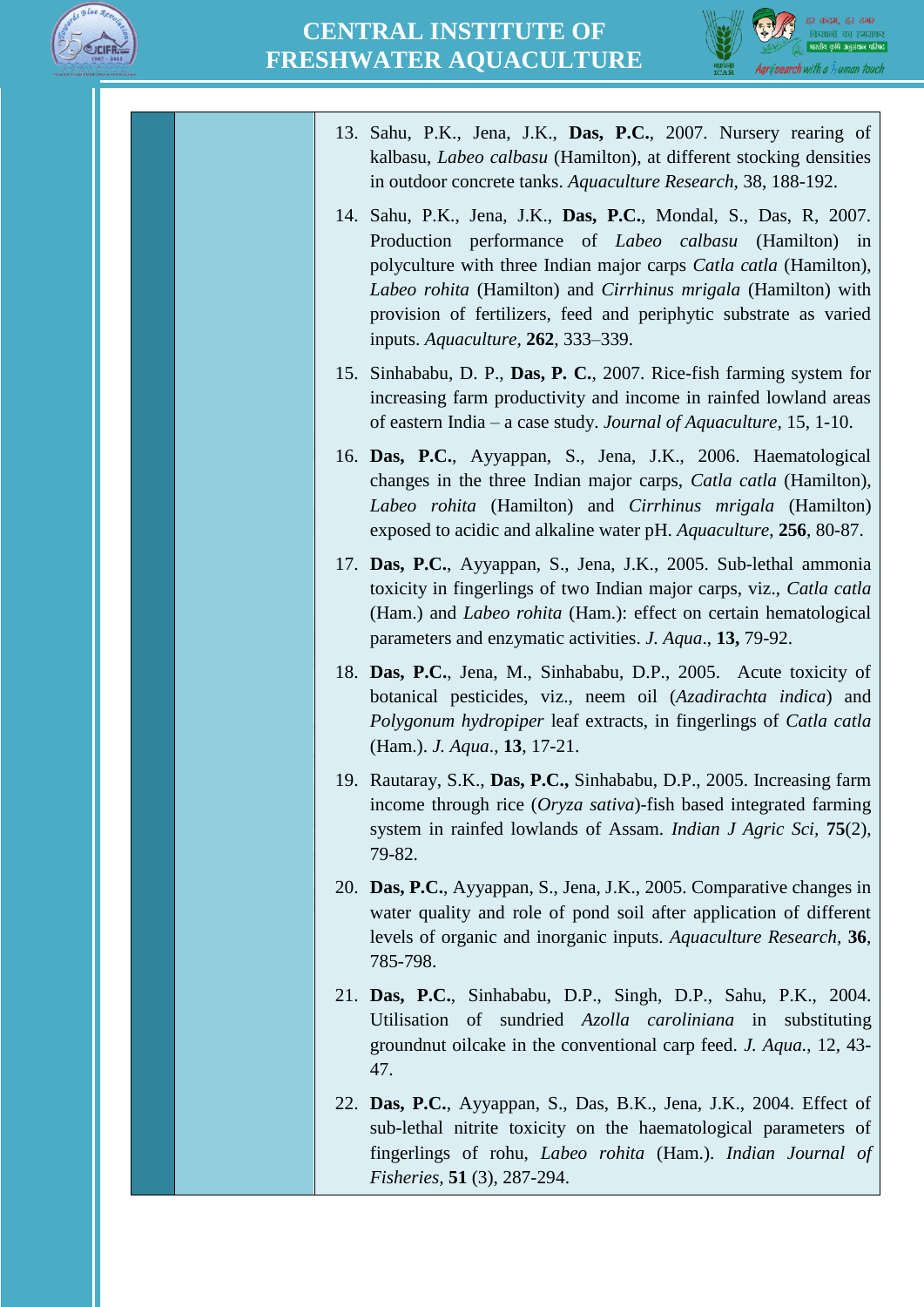



23. **Das, P.C.**, Ayyappan, S., Jena, J.K., Singh, S.K., Patamajhi, P., Muduli, H.K., 2004. Effect of aeration on production and water quality changes in intensive carp culture. *Indian Journal of Fisheries*, **51** (2), 173-183. 24. **Das**, **P.C.,** Ayyappan, S., Das, B.K., Jena, J.K., 2004. Nitrite toxicity in Indian major carps: Sub-lethal effect on selected enzymes in fingerlings of *Catla catla* ( Ham.), *Labeo rohita*  (Ham.) and *Cirrhinus mrigala* (Ham.). *Comparative Bio-chemistry and Physiology* **138** (1), 3-10. 25. **Das, P.C.**, Ayyappan, S., Jena, J.K., Das, B.K., 2004. Effect of sub-lethal nitrite on selected haematological parameters in fingerlings of C*atla catla* (Hamilton). *Aquaculture Research,* **35**, 874-880. 26. **Das, P.C.**, Ayyappan, S., Jena, J.K., Das, B.K., 2004. Nitrite toxicity in *Cirrhinus mrigala* (Ham.): Acute toxicity and sub-lethal effect on selected haematological parameters. *Aquaculture*, **235**(1- 4), 633-644. 27. **Das, P.C.**, Ayyappan, S., Jena, J.K., Das, B.K., 2004. Acute toxicity of ammonia and its sub-lethal effects on selected haematological and enzymatic parameters of mrigal, *Cirrhinus mrigala* (Hamilton). *Aquaculture Research,* **35**, 134-143. 28. **Das, P.C.**, Ayyappan, S., Jena, J.K., 2003. Oxygen consumption pattern of fingerlings of Indian major carps, Catla catla (Ham.), Labeo rohita (Ham.) and irrhinus mrigala (Ham.). *Journal of Inland Fisheries Society of India*, **35**(2)**,** 45-49. 29. **Das, P.C.**, Ayyappan, S., Das, B.K., Jena, J.K., 2002. Histopathological changes associated with sublethal toxicity in fingerlings of the Indian major carps. *Journal of Aquaculture,* **10**, 9-19. 30. Saha, Sanjoy, Sinhababu, D.P., **Das, P.C.** 2000. Influence of potassium on the performance of watermelon (*Citrullus lanatus*) after rice in rainfed lowland rice-fish system. *Journal of Potassium Research*. *16*: 68-69. 31. **Das, P.C.,** Sinhababu, D.P., 1999. Seasonal changes in the zooplankton population in rainfed rice-fish system. *J. Aqua*., **7**: 55- 58. 32. **Das, P.C**., Rath, R.K., 1999. Effect of exogenous hormones in combination with dopamine antagonists in breeding of Indian Major Carps. *J. Aqua*., **7**: 1-10.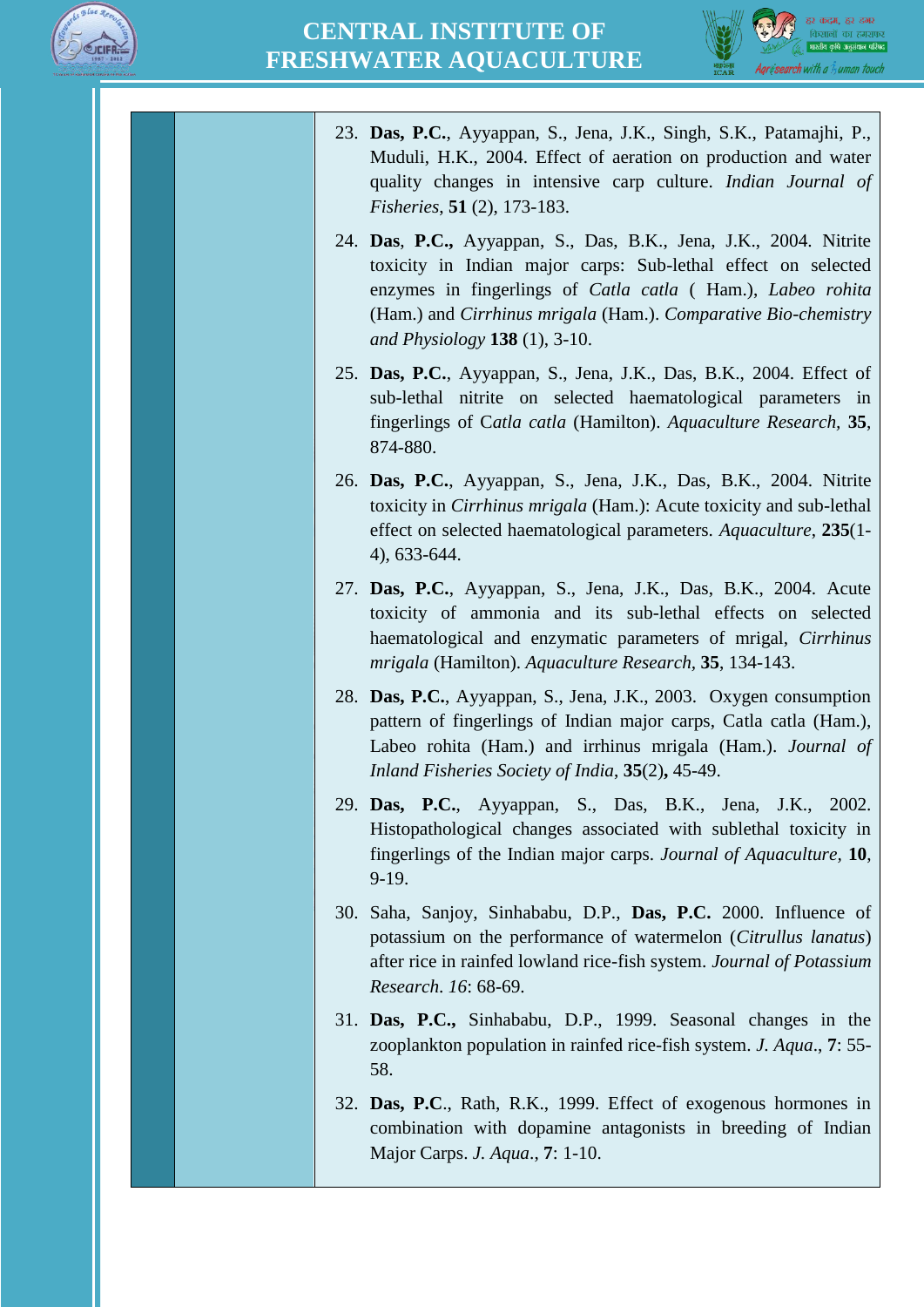



|         |                                                        | 33. Thomas, P.C., Pati, D., Sahoo, J.K., Das, P.C., 1991. Experimental<br>study on the role of environmental factors on gonadal maturation<br>of the catfish, <i>Clarius batrachus</i> 1. Effect of blinding and/or total<br>darkness on gonadal maturation. Proc. Nat. Symp. Freshwat.<br>Aqua., 53-54.                                                                                       |
|---------|--------------------------------------------------------|------------------------------------------------------------------------------------------------------------------------------------------------------------------------------------------------------------------------------------------------------------------------------------------------------------------------------------------------------------------------------------------------|
| $\bf C$ | <b>Papers</b><br>presented in<br>Symposia/<br>Workshop | <b>Lead Paper</b><br>1. <b>Das, P.C.</b> , Jena, J.K. and Eknath, A.E., 2009.<br>Water<br>Management for Sustainable Aquaculture. In: Proceedings of<br>International Workshop on 'Water Quality Research to Evaluate<br>the Effects of Agricultural Conservation Practices Utilized in the<br>United States and India' during 7-8 September at Allahabad<br>Agricultural Institute, Allahabad |
|         |                                                        | <b>Regular Paper</b>                                                                                                                                                                                                                                                                                                                                                                           |
|         |                                                        | Das, P. C., Jena, J. K., Kar, S., Singh T.K. and Mitra, G., 2008.<br>1.<br>Puntius sarana as a candidate for aquatic insect control. P-APE 63<br>8th Indian Fisheries Forum 2008, Kolkata, West Bengal, 23<br>September 2008.                                                                                                                                                                  |
|         |                                                        | 2.<br>Adhikari, S., Pani, K.C., Jena, J.K., Mishra, B., Das, P.C., 2008.<br>Tentative budget of carbon, nitrogen and phosphorus in carp<br>culture ponds. O-APE 71. 8th Indian Fisheries Forum 2008,<br>Kolkata, West Bengal, 23 September 2008                                                                                                                                                |
|         |                                                        | 3.<br>Jena, J. K., Das, P. C., Mitra, G, Patro, B., Bhatanagar D. and<br>Mishra. B., 2008. Evaluation of varied stocking densities in<br>nursery rearing of fringe lipped carp, <i>Labeo fimbriatus</i> . P-APE 62.<br>8th Indian Fisheries Forum 2008, Kolkata, West Bengal, 23<br>September 2008.                                                                                            |
|         |                                                        | Adhikari, S., Pani, K.C., Jena, J.K., Mishra, B., Muduli, H.K., Das,<br>4.<br>P.C., Sarangi, N., 2007. Nutrient budget in spawn and fry rearing<br>of carps in ponds. 8th Asian Fisheries Forum, 20-23 November,<br>2007, Kochi, India. 119p.                                                                                                                                                  |
|         |                                                        | Jena, J. K., P. C. Das and B. Mishra, 2007. Performance of major<br>5.<br>carps in response to varied input provision during outdoor<br>fingerlings rearing. 8th Asian Fisheries Forum, 20-23 November,<br>2007, Kochi, India. 132p.                                                                                                                                                           |
|         |                                                        | Mohanty, P.K., Jena, J.K., Das, P.C., Adhikari, S., Mandal, R.N.<br>6.<br>and Sarangi, N., 2006. Biodiversity assessment of the river Devi,<br>Orissa. Abstract: National Consultation on Water Management in<br>Fisheries and Aquaculture. 23-24 June, 2006. NAAS, New Delhi.<br>p. 50.                                                                                                       |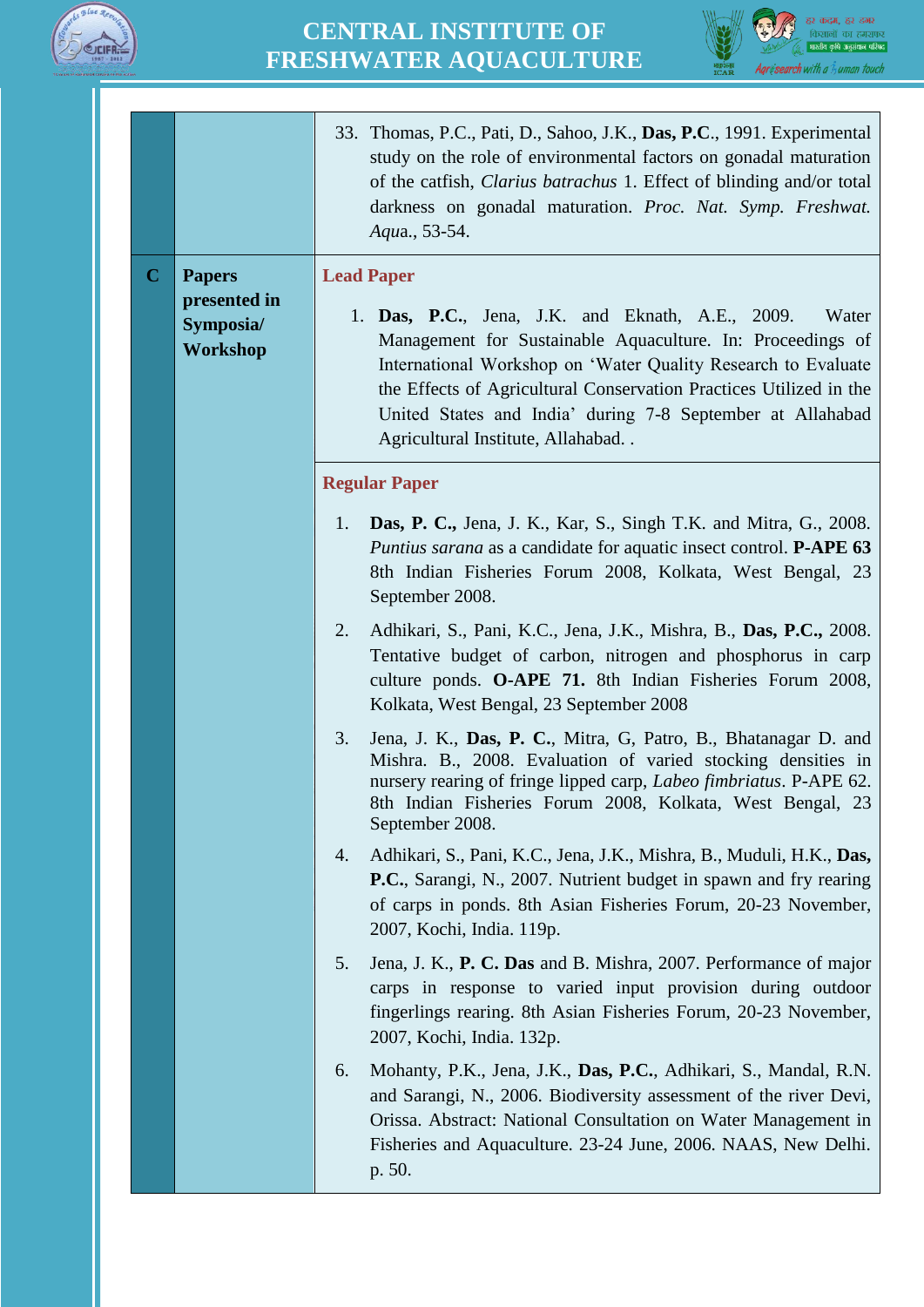



| 7.  | Mohanty, P.K., Mandal, R.N., Das, P.C., Adhikari, S., Jena, J.K.<br>and Sarangi, N., 2006. Little known mangrove at Devi river<br>estuary, Orissa: need for conservation. Abstract: National<br>Consultation on Water Management in Fisheries and Aquaculture.<br>23-24 June, 2006. NAAS, New Delhi. p. 49.                                                                                                                                                                 |
|-----|-----------------------------------------------------------------------------------------------------------------------------------------------------------------------------------------------------------------------------------------------------------------------------------------------------------------------------------------------------------------------------------------------------------------------------------------------------------------------------|
| 8.  | Sahu, P. K., J. K. Jena, P. C. Das and H. K. Muduli, 2005.<br>Performance of kalbasu, Labeo calbasu in fingerling rearing under<br>polyculture systems. The Seventh Indian Fisheries Forum, 8-12<br>November, 2005, Bangalore, India.                                                                                                                                                                                                                                       |
| 9.  | Sinhababu, D.P., Saha, Sanjoy, Agarwal, P.K., Samal, P., Mahata,<br>K.R., Das, P.C. and Singh, B.N., 2004. Improving productivity in<br>super-cyclone affected coastal areas of Orissa through farmers'<br>participatory technological interventions. In: Abstract. p. 72.<br>National Seminar on Advances in Coastal Agriculture and Value<br>Addition from National Perspectives. 21-24 January. Central<br>Plantation Crop Research Institute, Kasaragod, Kerala, India. |
| 10. | Rautaray, S.K., Sinhababu, D.P. and Das, P.C., 2004. Irrigation<br>requirement of <i>boro</i> rice under rice-fish farming system in lower<br>Assam. In: Abstracts. p. 106. National symposium on Recent<br>Advances in Rice-based Farming Systems, November 17-19,<br>2004, Cuttack, India.                                                                                                                                                                                |
|     | 11. Sinhababu, D.P. and Das, P.C., 2004. Increasing farm productivity<br>and income through rice-fish farming system in rainfed lowlands<br>of coastal Orissa. In: Abstracts. p. 103. National Symposium on<br>Recent Advances in Rice-based Farming Systems, November 17-<br>19, 2004, B Cuttack, India.                                                                                                                                                                   |
|     | 12. Das, P.C., Sinhababu, D.P., Sahu, P.K. and Dhua, U., 2004.<br>Growth of carp fry using false smut balls from infected rice crop<br>as an ingredient in their diet. In: Abstracts. p. 103. National<br>Symposium on Recent Advances in Rice-based Farming Systems,<br>November 17-19, 2004, Cuttack, India.                                                                                                                                                              |
|     | 13. Das, P.C., Sinhababu, D.P., Singh, D.P. and Sahu, P.K., 2004. Use<br>of Azolla as an ingradient in diet of freshwater carp, In: Abstracts.<br>p. 104. National Symposium on Recent Advances in Rice-based<br>Farming Systems, November 17-19, 2004, Cuttack, India.                                                                                                                                                                                                     |
|     | 14. Rautaray, S.K., Sinhababu, D.P. and <b>Das, P.C.</b> ,<br>2004.<br>Identification of suitable rice varieties foe Sali season under<br>organic-based rice-fish farming system in Assam. In: Abstracts. p.<br>National Symposium on Recent Advances in Rice-based<br>102.<br>Farming Systems, November 17-19, 2004, Cuttack, India.                                                                                                                                       |
|     |                                                                                                                                                                                                                                                                                                                                                                                                                                                                             |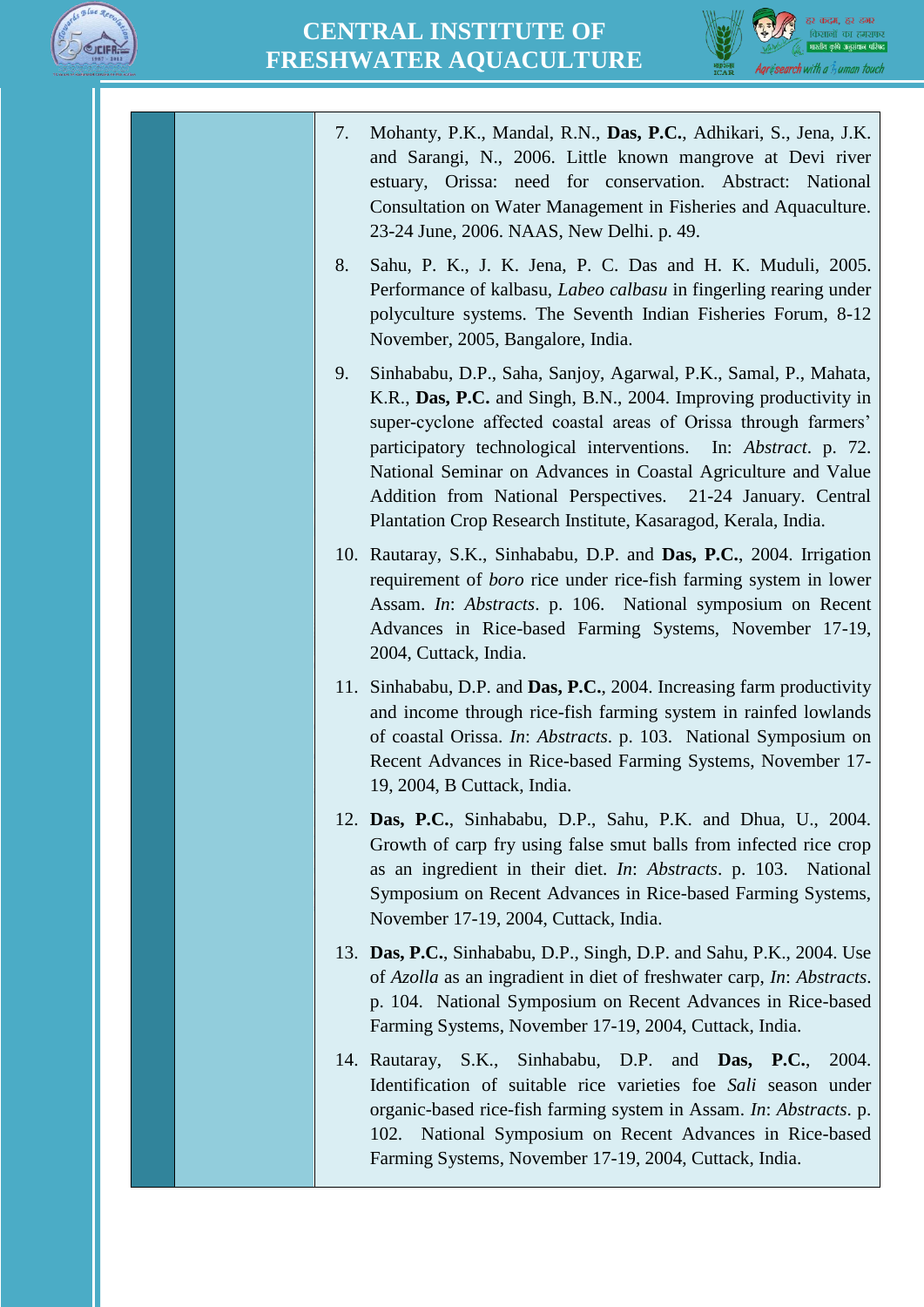



|   |                                              | 15. Das, P.C., Jena, M.and Sinhababu, D.P., 2004. Acute toxicity of<br>botanical pesticides, viz., neem oil (Azadirachta indica) and<br><i>Polygonum hydropiper</i> leaf extracts, in fingerlings of Catla catla<br>(Ham.). In: Abstract. p. 65. National Seminar on Responsible<br>Fisheries. 12-13 February. College of Fisheries, Berhampur,<br>Orissa, India. |
|---|----------------------------------------------|-------------------------------------------------------------------------------------------------------------------------------------------------------------------------------------------------------------------------------------------------------------------------------------------------------------------------------------------------------------------|
|   |                                              | 16. Sinhababu, D.P., Das, P.C., Mallick, P.K. and Sahu, P.K., 2004.<br>Rice-fish diversified farming system for higher productivity in<br>rainfed lowlands. In: Abstract. p. 65. National Seminar on<br>Responsible Fisheries and Aquaculture. 12-13 February. College<br>of Fisheries, Berhampur, Orissa, India.                                                 |
|   |                                              | 17. Das, P.C., Ayyappan, S., Das, B.K. and Jena, J.K., 2004. Sub-<br>lethal ammonia toxicity in fingerlings of two Indian major carps,<br>viz., Catla catla (Ham.) and Labeo rohita (Ham.). In: Abstract. p.<br>65. National Seminar on Responsible Fisheries. 12-13 February.<br>College of Fisheries, Berhampur, Orissa, India.                                 |
|   |                                              | 18. Sinhababu, D.P. and Das, P.C., 2002. Rice-fish farming system in<br>rainfed lowlands: An economic approach for higher and<br>sustainable food production. . In: Abstract. p 60.VI AZRA<br>Conference on Advances in Applied Zoological Researches for<br>Food Production and Environmental Safety. 19th-22 <sup>nd</sup> December.                            |
|   |                                              | 19. Sinhababu, D.P. and Das, P.C., 2002. Farmer's participatory<br>sustainable management of catchment area of Chilika lagoon by<br>adoption of rice-fish farming system. Souvenir of International<br>Workshop on Restoration of Chilika Lagoon. 18 <sup>th</sup> -20 <sup>th</sup> January,<br>2002. p 31.                                                      |
|   |                                              | 20. Sinhababu, D.P., Saha, Sanjoy and Das P.C., 1998. Performance<br>of watermelon after rice in rainfed rice-fish system. In: Abstract.<br>National Symposium on Rice Research for 21 <sup>st</sup> Century,<br>Challenges, Priorities and Strategies held at CRRI, Cuttack during<br>5-7 1998: 57-58 pp.                                                        |
| D | <b>Books</b> written/<br>edited/<br>compiled | Jena, J.K., Das, P.C., Das, B.K., Mohapatra, B.C., Sarangi, N.,<br>1.<br>Modayil, M.J., Vass, K.K., Ravichandran, P., Ponniah, A.G., Syda<br>Rao, G., Eknath, A.E. and Ayyappan, S., 2009. Aquaculture<br>Technologies for Farmers. Revised Edition, ICAR, New Delhi. pp.<br>126.                                                                                 |
|   |                                              | 2.<br>Sahoo, P.K., J. Mohanty, P.C. Das, K.N. Mohanta, N.K. Barik,<br>2012. CIFA: 25 Year of Freshwater Aquaculture Research, CIFA,<br>Bhubaneswar. pp 196.                                                                                                                                                                                                       |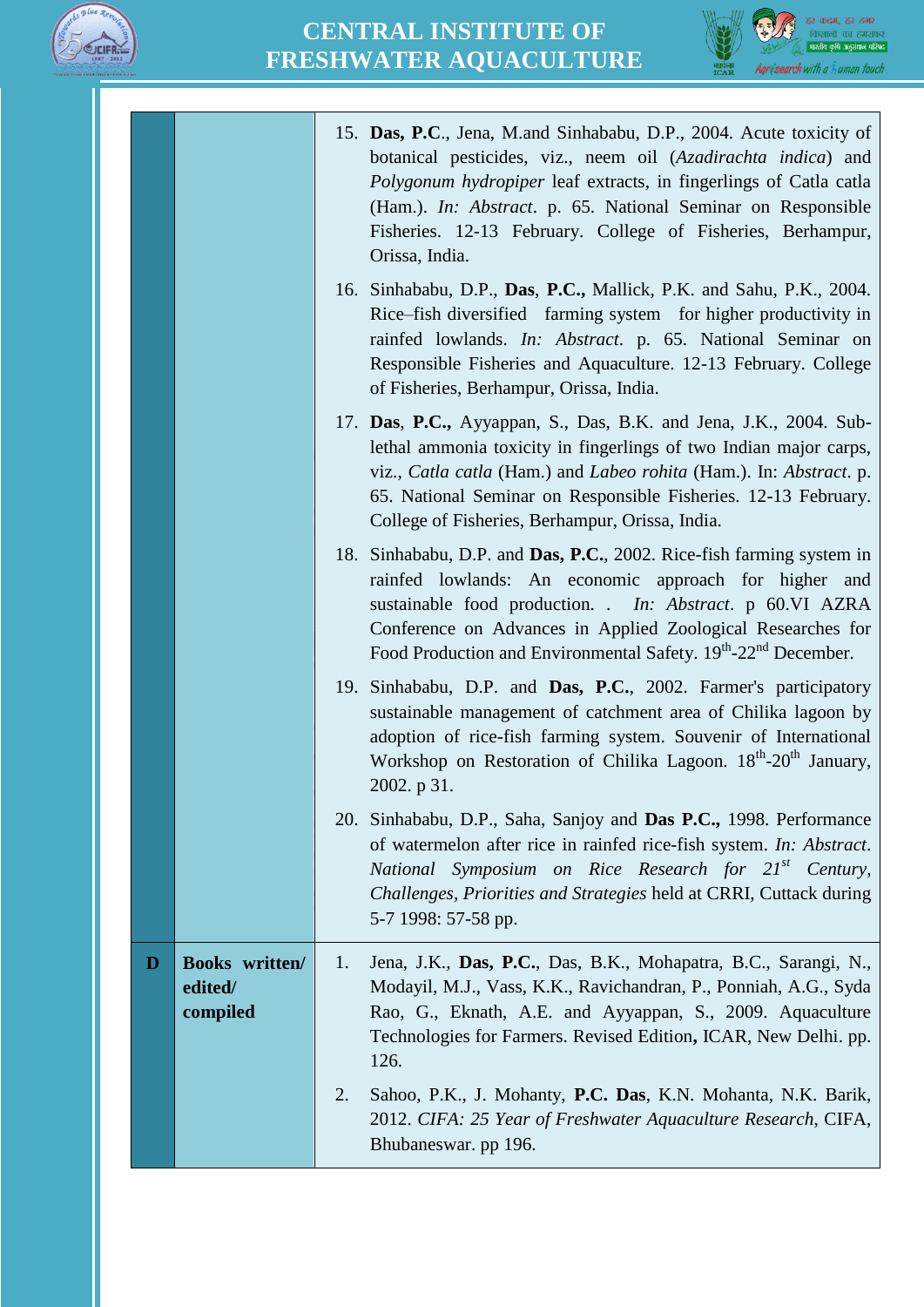



| $\bf{E}$ | <b>Book chapters</b> | 1. | Das Mahapatra, K., Das, P.C., Routray, P., Das, P., Sahoo, P.K.,<br>Barik, N.K., Punniah, A.G., 2012. Broodstock management and<br>dissemination of improved fish breeds to promote aquaculture in                                                                                                                                                                                                                             |
|----------|----------------------|----|--------------------------------------------------------------------------------------------------------------------------------------------------------------------------------------------------------------------------------------------------------------------------------------------------------------------------------------------------------------------------------------------------------------------------------|
|          |                      | 2. | Jayasankar, P., Das, P.C., 2012. Diversification of Freshwater<br>Aquaculture in India. <i>In:</i> Ravisankar, T., Ambasankar, K. (Ed.),<br>Souvenir, National Conference on New Vistas in Indian<br>Aquaculture in Commemoration of Silver Jubilee Celebration of<br>CIBA. 23-24 February, Chennai, p 1-10.                                                                                                                   |
|          |                      | 3. | Jena, J.K. and Das, P.C., 2009. Carp culture. In: Hand Book of<br>Fisheries and Aquaculture. Directorate of Information and<br>Publications of Agriculture, Indian Council of Agricultural<br>Research, New Delhi. pp. 265-282.                                                                                                                                                                                                |
|          |                      | 4. | Jena, J.K., Mitra, G., Patro, B., Mohanta, D., Mishra, B. and Das,<br>P.C., 2009. Outdoor larval rearing of fringe-lipped carp, Labeo<br>fimbriatus (Bloch) with provision of different inputs. In: Larvi<br>'2009. Fish and Shellfish Larvae Culture Symposium (Eds. C.I.<br>Hendry, G. Van Stappen, M. Wille and P. Sorgeloos), Europian<br>Aquaculture Society, Special Publication No. 38,<br>81-84,<br>Oostende, Belgium. |
|          |                      | 5. | Jena, J.K., Das, P.C. and Sarangi, N., 2008. Freshwater<br>aquaculture in India: Status and scope. In: Bioved Survey of Indian<br>Agriculture. Divedi B.K., Singh G., Mishra, S.D., Mishra I. (Eds.).<br>Proceedings of 10 <sup>th</sup> Indian Agricultural Scientists and Farmers'<br>Congress. 16-17 February, 2008. pp 74-77.                                                                                              |
|          |                      | 6. | Mandal, R.N., Jena, J.K., Das, P.C., Adhikari, S., Mohanty, P. and<br>Sarangi, N., 2008. Eco-floristic survey of mangrove patch at Devi<br>river estuary, Orissa. In: Proceedings of Symposium on Wetland<br>and Mangrove Biodiversity in Orissa Coast. Gupta, N. and<br>Mahapatra, A.K. (Eds.), 3-4 April, RPRC, Bhubaneswar, India. pp.<br>$31 - 35.$                                                                        |
|          |                      | 7. | Jena, J.K. and Das, P.C., 2011. Carp culture. In: Hand Book of<br>Fisheries and Aquaculture, pp 1116 (Second Revised Edition).<br>Directorate of Knowledge Management in Agriculture (DKMA),<br>Indian Council of Agricultural Research, New Delhi. p 380-400.                                                                                                                                                                 |
|          |                      | 8. | Ayyappan, S., Sarangi, N., Sinhababu, D.P., Das, P.C. and Jena,<br>J.K., 2004. Rice-fish Farming: An economic enterprise for lowland<br>rice farmers. In: Proceedings of the National Symposium on<br>Recent Advances in Rice-based Farming Systems, November 17-<br>19, Cuttack, India. pp. 190-201.                                                                                                                          |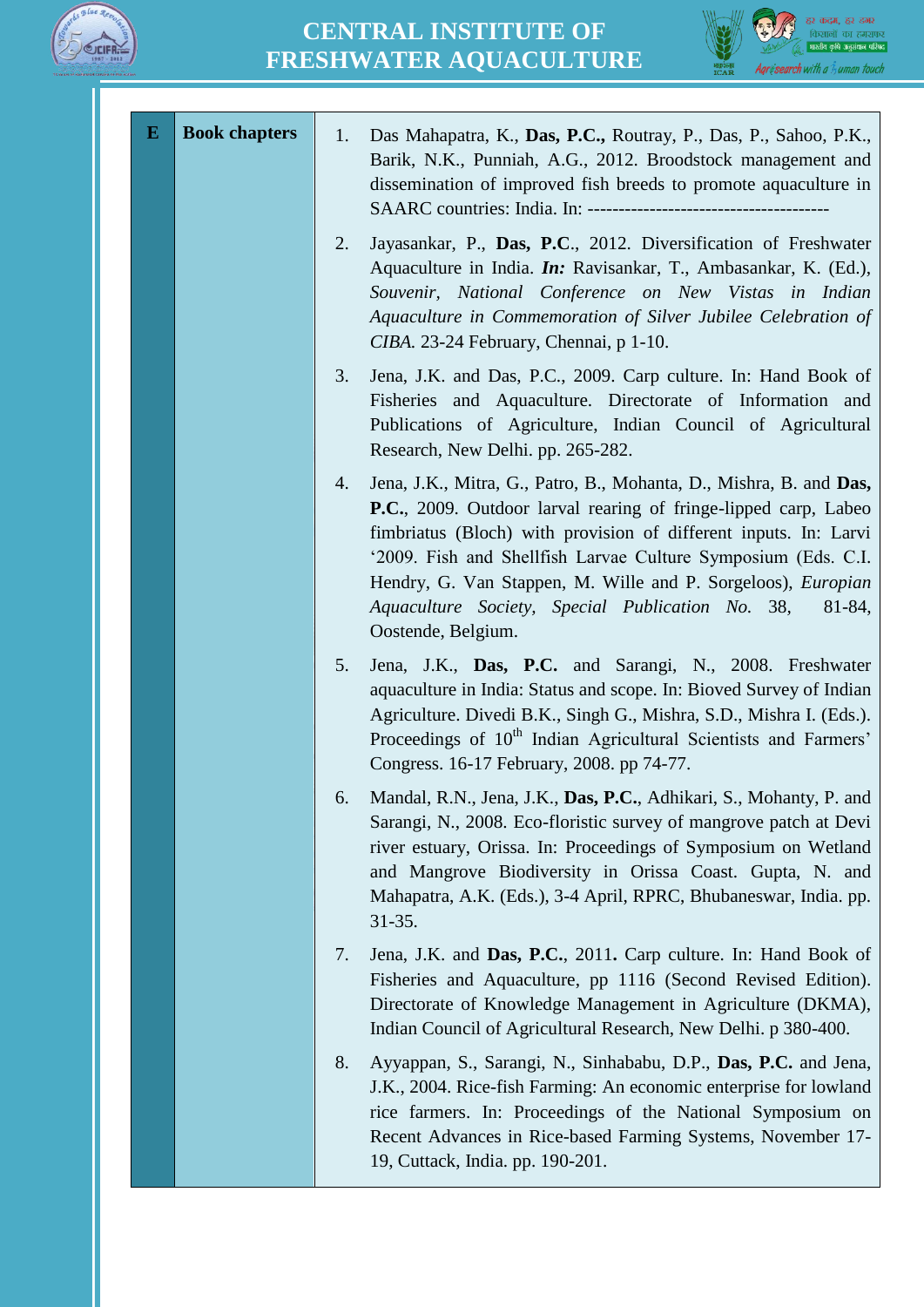



| <b>Popular</b><br>Jayasankar, P., Das, P.C., 2012. Diversification of Freshwater<br>$\mathbf F$<br>1.<br><b>Articles</b><br>Aquaculture in India. Fishing Chimes, 32(1), 54-59.<br>2.<br>Misra, B., Das, P.C., Jena, J.K., Chandra, S., Eknath, A.E., 2010.<br>Mithajala jibapalana prakshetra prabandhan<br>Hindi)<br>(in)<br>(Aquaculture in freshwater pond), Nilitima, 7, 21-23.<br>3.<br>Eknath A. E., Das P.C. and Jena, J.K., 2009. Freshwater<br>Aquaculture- Challenge and Prospects. In. INFISH 2009 Souvenir,<br>Indian Fish Festival, 11-13 July, 2009. National Fisheries<br>Development Board, Hyderabad. p 17-22<br>Mandal, R. N., Das, P.C., Mukhopadhyay, P. K., 2007. Water<br>4.<br>hyacinth - a little known role and potential in aquatic ecosystems.<br>Aquaculture Asia, July-September 2007, XII (3), 29-31.<br>5.<br>Sarangi, N., Das, P.C., 2007. Diversified freshwater fish farming<br>systems: Present Status in Relation to Research Inputs. Fishing<br>Chimes, 27 (1), 58-63.<br>Jena, J.K., Das, P.C., Sarangi, N., 2007. Carp farming: avenues for<br>6.<br>rural livelihood and farm entrepreneurship. Indian Farming, 56<br>$(10), 25-27.$<br>Jena, J.K. and Das, P.C., 2007. Carp seed rearing: a profitable<br>7.<br>practice for small-scale farmers. <i>Indian Farming</i> , 56 (10), 19-22.<br>8.<br>Jena, J.K., Das, P.C., 2006. Freshwater Fish farming in Orissa:<br>Technology verses practice. Souvenir, Orissa Fisheries Extension<br>Officers Association, Cuttack, 30-34.<br>9.<br>Jena, J.K., Das, P.C., Chandra, S., Sarangi, N., 2005. Karp palana<br>se munafa hi munafa. (Profit is assured through carp culture)<br><i>Kheti</i> , May, 2005. 25-27. <i>(in Hindi)</i> .<br>10. Jena, J.K., Das, P.C., Chandra S., 2005. Talabon ki sahi dekhbhal, |  | 9.<br>Sinhababu, D.P., Das, P.C., Rautray, S.K. and Singh, B.N., 2001.<br>Possibility of improved integrated rice-fish-horticulture-duck<br>farming system for improving profitability in rainfed lowlands of<br>Assam. In: Proceedings of the Workshop on "Integration of Fish-<br>Biodiversity Conservation and Development of Fisheries in North<br>Eastern Region through Community Participation". Mohanta, P.C.<br>and Tyagi, L.K. (Eds.).12-13 December, Guwahati, India. pp. 140-<br>145. |
|----------------------------------------------------------------------------------------------------------------------------------------------------------------------------------------------------------------------------------------------------------------------------------------------------------------------------------------------------------------------------------------------------------------------------------------------------------------------------------------------------------------------------------------------------------------------------------------------------------------------------------------------------------------------------------------------------------------------------------------------------------------------------------------------------------------------------------------------------------------------------------------------------------------------------------------------------------------------------------------------------------------------------------------------------------------------------------------------------------------------------------------------------------------------------------------------------------------------------------------------------------------------------------------------------------------------------------------------------------------------------------------------------------------------------------------------------------------------------------------------------------------------------------------------------------------------------------------------------------------------------------------------------------------------------------------------------------------------------------------------------------------------------------------------------------|--|---------------------------------------------------------------------------------------------------------------------------------------------------------------------------------------------------------------------------------------------------------------------------------------------------------------------------------------------------------------------------------------------------------------------------------------------------------------------------------------------------|
| Kheti, May, 2005. 18-21. (in Hindi).                                                                                                                                                                                                                                                                                                                                                                                                                                                                                                                                                                                                                                                                                                                                                                                                                                                                                                                                                                                                                                                                                                                                                                                                                                                                                                                                                                                                                                                                                                                                                                                                                                                                                                                                                                     |  | kare malamal (Proper pond management leads to higher profit),                                                                                                                                                                                                                                                                                                                                                                                                                                     |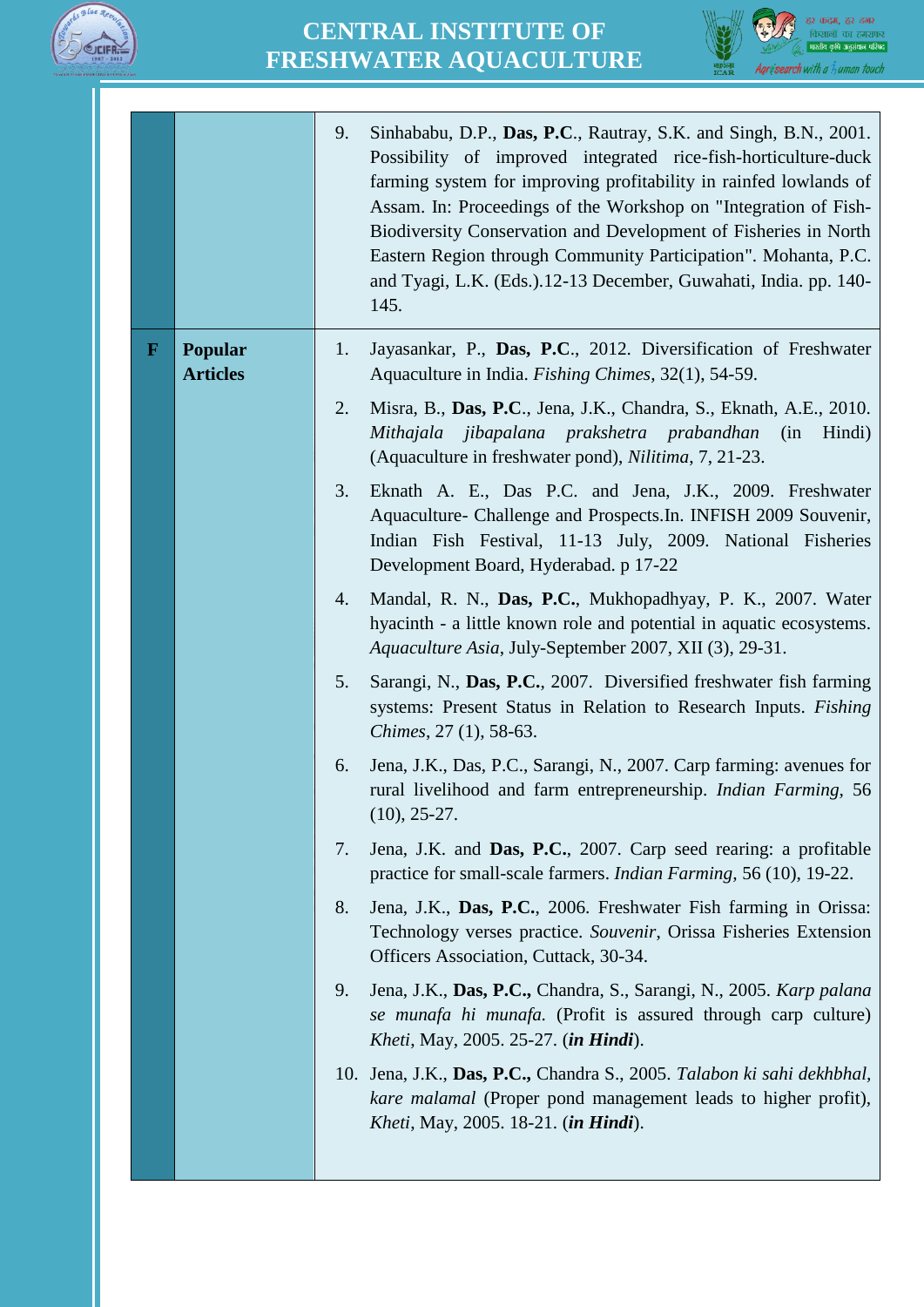



|   |                                                 | 11. Jena, J.K., Das, P.C., Chandra S., 2005. Mithe pani me moti ki<br>kheti (Pearl production in Freshwater), Kheti, April, 2005. 11-14.<br>$(in Hindi)$ .                                                                                                                                                                                                              |
|---|-------------------------------------------------|-------------------------------------------------------------------------------------------------------------------------------------------------------------------------------------------------------------------------------------------------------------------------------------------------------------------------------------------------------------------------|
| G | <b>Research</b><br><b>Abstracts:</b><br>23 Nos. | Jena, J.K., Das, P.C., Mitra, G., Patro, B., Mohanta, D, Mishra, B.,<br>1.<br>2011. Evaluation of growth performance and compatibility of<br>labeo fimbriatus with major carps in polyculture system. X<br>Agricultural Science Congress during 8-10 February, 2011 at<br>NBFGR, Lucknow.                                                                               |
|   |                                                 | 2.<br>Bej, D., Sahoo, L., Swain, S., Das, S.P., Das, P., Jayasankar, P.,<br>Chaudhary, B.K., Das, P.C., Routray, P., Swain, S.K., Jena, J.K.,<br>Eknath, A.E., Lakra, W.S., 2011. Mitochondrial genome sequence<br>of Indian major carp, Labeo rohita. Abstract No. XASC368. X<br>Agricultural Science Congress during 8-10 February, 2011 at<br>NBFGR, Lucknow.        |
|   |                                                 | Das, S.P., Bej, D., Swain, S., Jayasankar, P., Das, P., Chaudhary,<br>3.<br>B.K., Jena, J.K., Routray, P., Swain, S.K., Das, P.C., Eknath, A.E.,<br>Lakra, W.S., 2011. Comparative and evolutionary analysis of<br>mitochondrial genes in Indian major carps. Abstract No.<br>XASC369. X Agricultural Science Congress during 8-10 February,<br>2011 at NBFGR, Lucknow. |
|   |                                                 | Das, P.C., Jena, J.K., Mishra B., Pati B. K., 2011. Grow-out<br>4.<br>monoculture of olive barb Puntius sarana (Hamilton) at varied<br>stocking densities. Asian–Pacific Aquaculture & giant prawn, 17-<br>20 December, 2011, Kochi, India. p-104.                                                                                                                      |
|   |                                                 | Jena, J.K., Mitra, G., Patro, B., Mohanta, D., Das, P.C., 2011.<br>5.<br>Evaluation of different carbohydrate and protein levels in fringe<br>lipped carp <i>Labeo fimbriatus</i> fry. Asian–Pacific Aquaculture &<br>giant prawn, 17-20 December, 2011, Kochi, India. p-216.                                                                                           |
|   |                                                 | Jena, J. K., Das, P. C., Mitra, G. Patro, B., Bhatanagar D. and<br>6.<br>Mishra. B., 2008. Evaluation of varied stocking densities in<br>nursery rearing of fringe lipped carp, <i>Labeo fimbriatus</i> . <b>P-APE 62</b> .<br>8th Indian Fisheries Forum 2008, Kolkata, West Bengal, 23<br>September 2008.                                                             |
|   |                                                 | Adhikari, S., Pani, K.C., Jena, J.K., Mishra, B., Das, P.C., Eknath,<br>7.<br>A.E., 2008. Tentative budget of carbon, Nitrogen and phosphorus<br>in carp culture pond. O-APE 71. 8th Indian Fisheries Forum 2008,<br>Kolkata, West Bengal, 23 September 2008.                                                                                                           |
|   |                                                 | 8.<br>Das, P. C., Jena, J. K., Kar, S., Singh T.K. and Mitra, G., 2008.<br>Puntius sarana as a candidate for aquatic insect control. P-APE<br>63. 8th Indian Fisheries Forum 2008, Kolkata, West Bengal, 23                                                                                                                                                             |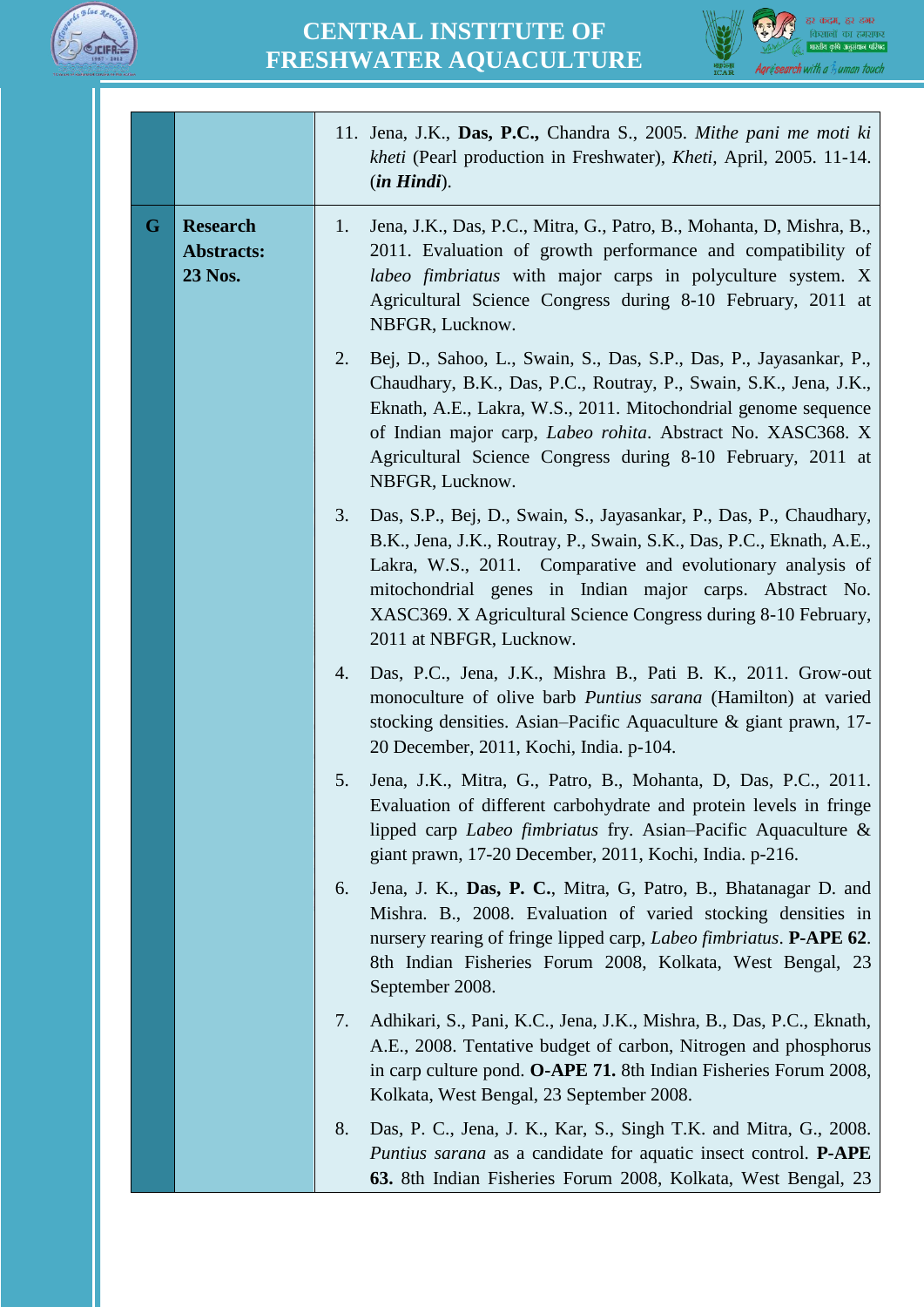



| September 2008.                                                                                                                                                                                                                                                                                                    |
|--------------------------------------------------------------------------------------------------------------------------------------------------------------------------------------------------------------------------------------------------------------------------------------------------------------------|
| Adhikari, S., Pani, K.C., Jena, J.K., Mishra, B., Muduli, H.K., Das,<br>9.<br>P.C., Sarangi, N., 2007. Nutrients budget in spawn and fry rearing<br>of carps in ponds. 8th Asian Fisheries Forum, 20-23 November,<br>2007, Kochi, India.                                                                           |
| 10. Jena, J. K., P. C. Das and B. Mishra, 2007. Performance of major<br>carps in response to varied input provision during outdoor<br>fingerlings rearing. 8th Asian Fisheries Forum, 20-23 November,<br>2007, Kochi, India. 132p.                                                                                 |
| 11. Mohanty, P.K., Jena, J.K., Das, P.C., Adhikari, S., Mandal, R.N.<br>and Sarangi, N., 2006. Biodiversity assessment of the river Devi,<br>Orissa. Abstract: National Consultation on Water Management in<br>Fisheries and Aquaculture. 23-24 June, 2006. NAAS, New Delhi.<br>p. 50.                             |
| 12. Mohanty, P.K., Mandal, R.N., Das, P.C., Adhikari, S., Jena, J.K.<br>and Sarangi, N., 2006. Little known mangrove at Devi river<br>estuary, Orissa: need for conservation. Abstract: National<br>Consultation on Water Management in Fisheries and Aquaculture.<br>23-24 June, 2006. NAAS, New Delhi. p. 49.    |
| 13. Rautaray, S.K., Sinhababu, D.P. and Das, P.C., 2004. Irrigation<br>requirement of <i>boro</i> rice under rice-fish farming system in lower<br>Assam. In: Abstracts. p. 106. National symposium on Recent<br>Advances in Rice-based Farming Systems, November 17-19,<br>2004, Bhubaneswar, India.               |
| 14. Das, P.C., Sinhababu, D.P., Singh, D.P. and Sahu, P.K., 2004. Use<br>of Azolla as an ingradient in diet of freshwater carp, In: Abstracts.<br>p. 104. National symposium on Recent Advances in Rice-based<br>Farming Systems, November 17-19, 2004, Bhubaneswar, India.                                        |
| 15. Das, P.C., Sinhababu, D.P., Sahu, P.K. and Dhua, U., 2004.<br>Growth of carp fry using false smut balls from infected rice crop<br>as an ingredient in their diet. In: Abstracts. p. 103. National<br>symposium on Recent Advances in Rice-based Farming Systems,<br>November 17-19, 2004, Bhubaneswar, India. |
| 16. Sinhababu, D.P. and Das, P.C., 2004. Increasing farm productivity<br>and income through rice-fish farming system in rainfed lowlands<br>of coastal Orissa. In: Abstracts. p. 103. National symposium on<br>Recent Advances in Rice-based Farming Systems, November 17-<br>19, 2004, Bhubaneswar, India.        |
| 17. Rautaray, S.K., Sinhababu, D.P. and Das, P.C.,<br>2004.<br>Identification of suitable rice varieties foe Sali season under                                                                                                                                                                                     |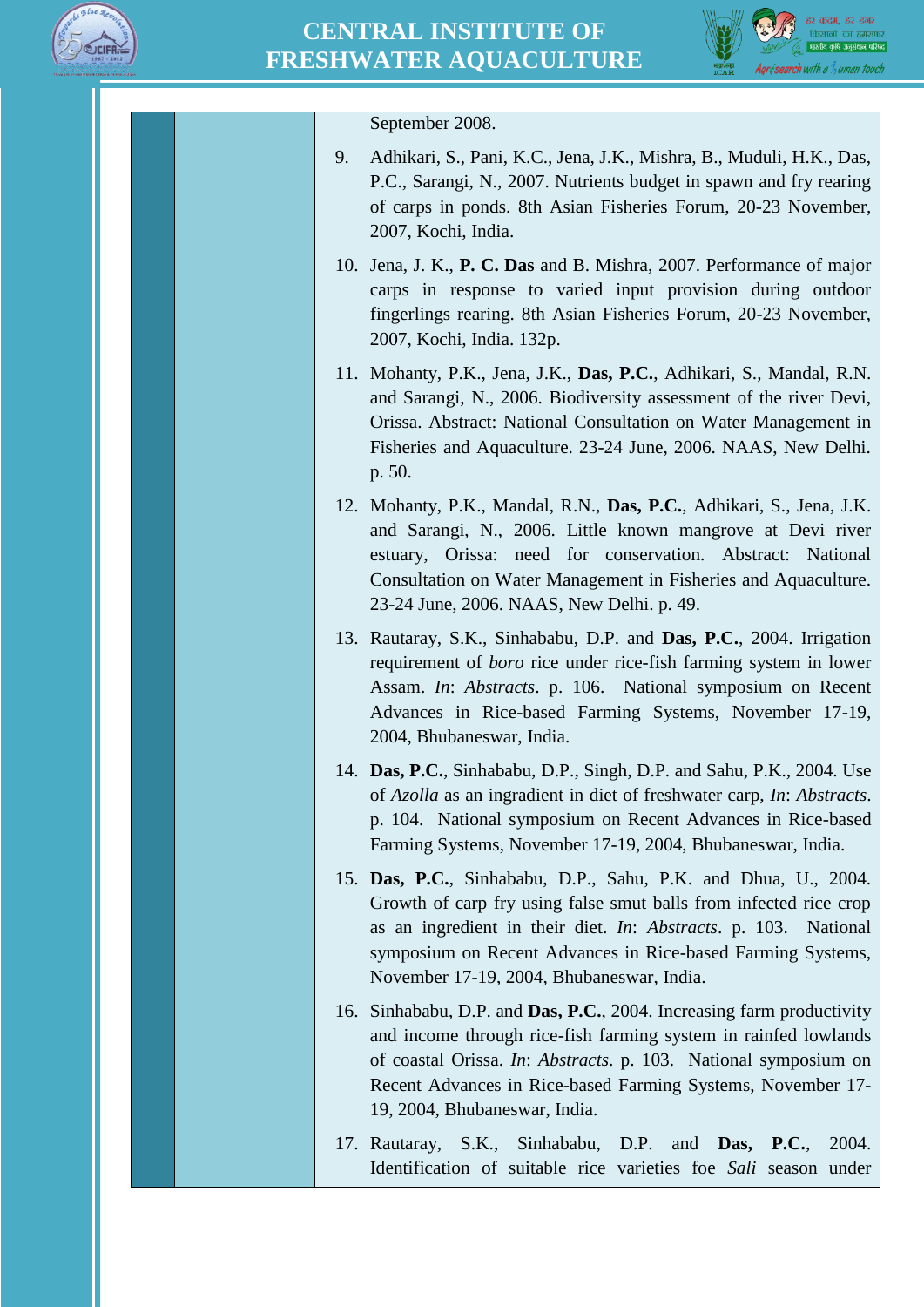



organic-based rice-fish farming system in Assam. *In*: *Abstracts*. p. 102. National symposium on Recent Advances in Rice-based Farming Systems, November 17-19, 2004, Bhubaneswar, India.

- 18. Sinhababu, D.P., Saha, Sanjoy, Agarwal, P.K., Samal, P., Mahata, K.R., **Das, P.C.** and Singh, B.N., 2004. Improving productivity in super-cyclone affected coastal areas of Orissa through farmers' participatory technological interventions. In: *Abstract*. p. 72. National Seminar on Advances in Coastal Agriculture and Value Addition from National Perspectives. 21-24 January. Central Plantation Crop Research Institute, Kasaragod, Kerala, India.
- 19. Sinhababu, D.P., **Das**, **P.C.,** Mallick, P.K. and Sahu, P.K., 2004. Rice–fish diversified farming system for higher productivity in rainfed lowlands. In: Abstract. p.65. National Seminar on Responsible Fisheries and Aquaculture. 12-13 February. College of Fisheries, Berhampur, Orissa, India.
- 20. **Das, P.C.**, Jena, M. and Sinhababu, D.P., 2004. Acute toxicity of botanical pesticides, viz., neem oil (*Azadirachta indica*) and *Polygonum hydropiper* leaf extracts, in fingerlings of Catla catla (Ham.). In: Abstract. p. 65. National Seminar on Responsible Fisheries. 12-13 February. College of Fisheries, Berhampur, Orissa, India.
- 21. **Das**, **P.C.,** Ayyappan, S., Das, B.K. and Jena, J.K., 2004. Sublethal ammonia toxicity in fingerlings of two Indian major carps, viz., *Catla catla* (Ham.) and *Labeo rohita* (Ham.). In: *Abstract*. p. 65. National Seminar on Responsible Fisheries. 12-13 February. College of Fisheries, Berhampur, Orissa, India.
- 22. Sinhababu, D.P. and Das, **P.C.,** 2002. Rice-fish farming system in rainfed lowlands: An economic approach for higher and sustainable food production. *In:* Abstract. p 60. VI AZRA Conference on Advances in Applied Zoological Researches for Food Production and Environmental Safety. 19th-22<sup>nd</sup> December.
- 23. Sinhababu, D.P. and **Das, P.C.**, 2002. Farmer's participatory sustainable management of catchment area of Chilika lagoon by adoption of rice-fish farming system. *In:* Souvenir of *International*  Workshop on Restoration of Chilika Lagoon.  $18^{th}$ -20<sup>th</sup> January, 2002. p 31.
- 24. Sinhababu, D.P., Saha, Sanjoy and **Das P.C.**, 1998. Performance of watermelon after rice in rainfed rice-fish system. *In: Abstract, National Symposium on Rice Research for 21st Century, Challenges, Priorities and Strategies* held at CRRI, Cuttack during 5-7 1998: 57-58 pp.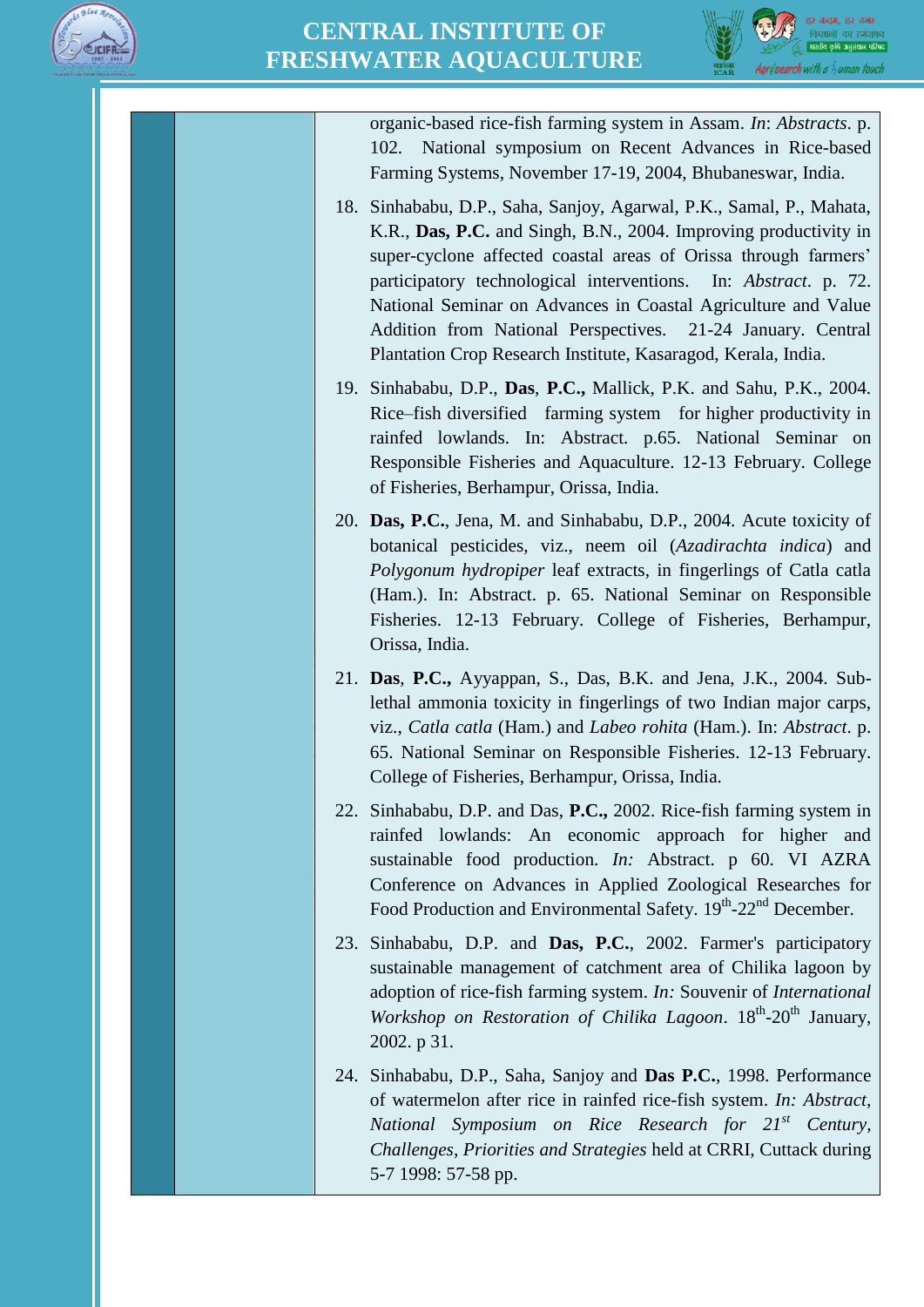



| $\bf{H}$ | <b>Technology</b><br><b>Bulletin</b>                                                                                               | Sinhababu, D.P. and Das, P.C., 2004. Rice-Fish farming System<br>1.<br>for Rainfed Lowland Areas. CRRI Technology Bulletin 8<br>(Revised) pp 4.<br>Mechanical Pond Applicator (A gadget for large aquaculture pond)<br>2.<br>- Prepared by P.C. Das                                  |
|----------|------------------------------------------------------------------------------------------------------------------------------------|--------------------------------------------------------------------------------------------------------------------------------------------------------------------------------------------------------------------------------------------------------------------------------------|
|          |                                                                                                                                    | 3.<br>Carp machha chasa (Carp Fish Farming in Odia). Prepared by<br>P.C. Das, S.C. Rath and A.E. Eknath.                                                                                                                                                                             |
| 1        | <b>Involvement In</b><br><b>Institutional</b><br><b>Consultancy</b><br><b>Project And</b><br><b>Document</b><br><b>Preparation</b> | 'Evaluation of ENT-133 Rotenone as a Piscicide in Freshwater<br>1.<br>Culture Ponds'                                                                                                                                                                                                 |
|          |                                                                                                                                    | 2.<br>Preparation of 'Development Plan for Freshwater Aquaculture in<br>Orissa' submitted to United Nations Development Programme<br>(UNDP), Orissa Hub, UN House-II, Bhubaneswar                                                                                                    |
|          |                                                                                                                                    | (a) 'Freshwater carp farming, culture of air-breathing fishes,<br>freshwater prawn farming, freshwater pearl culture and<br>production, and cage culture of carps' - by N. Sarangi, J.K.<br>Jena and $P.C.$ Das, 2006.                                                               |
|          |                                                                                                                                    | (b) 'Status of fish seed production in Orissa and the future<br>strategies for augmenting the availability of right type of seed<br>at the right time for culture purpose including seed<br>certification' - by J.K. Jena, S. D. Gupta, P.C. Das, S.C. Rath<br>and N. Sarangi, 2006. |
|          |                                                                                                                                    | (c) Infrastructure support facilities- present status and future needs<br>for culture fisheries and related harvest, post-harvest and<br>marketing support in Orissa - by N. Sarangi, J.K. Jena and<br>P.C. Das, 2006.                                                               |
|          |                                                                                                                                    | 'Plan for Fisheries Development in Jharkhand' - by N. Sarangi,<br>3.<br>A.K. Singh, J.K. Jena, P.C. Das and P. Kumaraiah, 2006.                                                                                                                                                      |
|          |                                                                                                                                    | Preparation of Project Report on 'Study on Aquatic and Marine<br>4.<br>fauna and Impact of Construction of Naraj Barraige Project Across<br>River Kathajuri' funded by Govt. of Orissa – by N. Sarangi, J.K.<br>Jena, S. Adhikari, R.N. Mandal and P.C. Das, 2005.                   |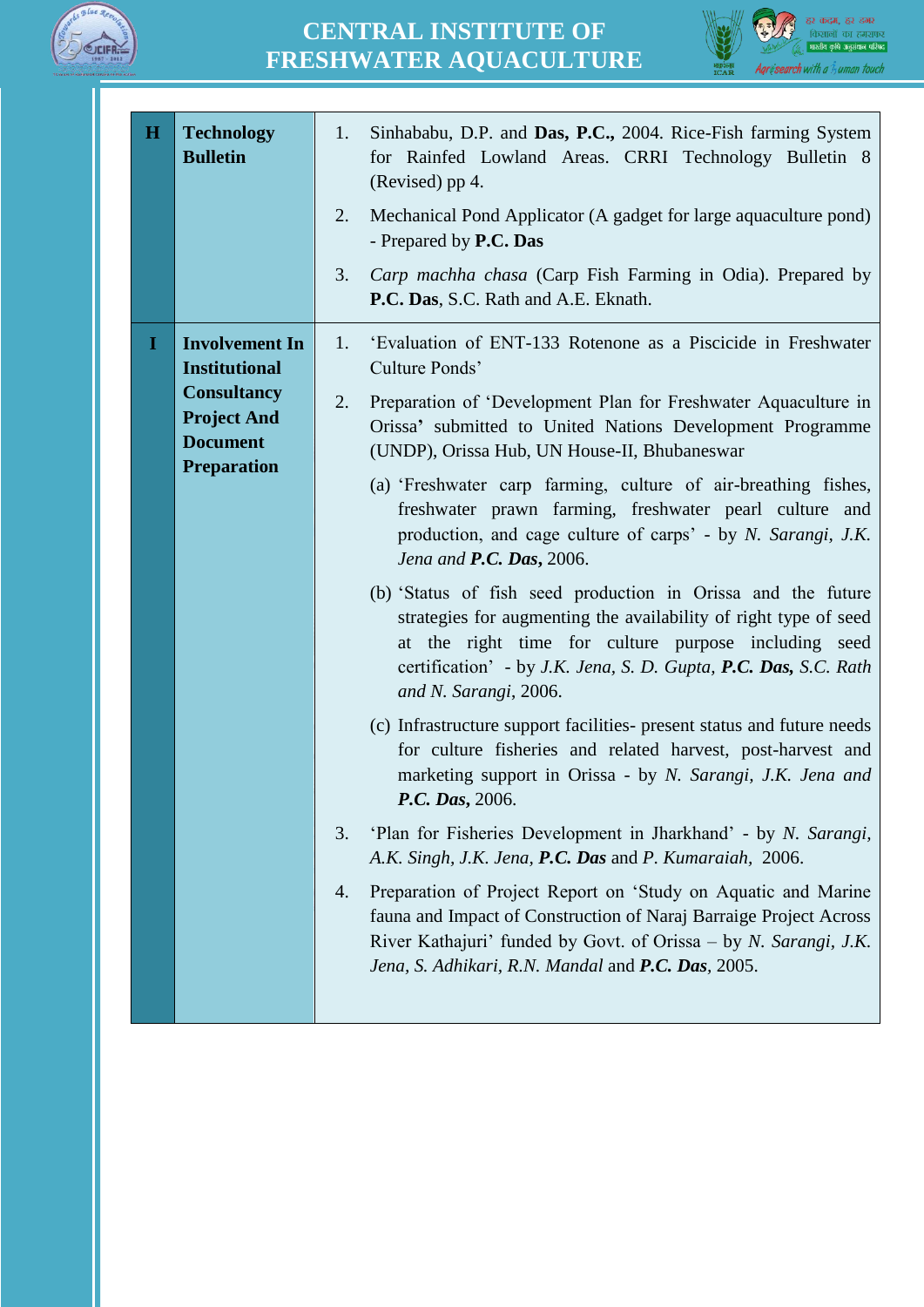



 $\overline{\phantom{0}}$ 

| A | <b>Research</b>                            | <b>Institute-based projects</b><br>a.                                                                                                                                                                                                                             |
|---|--------------------------------------------|-------------------------------------------------------------------------------------------------------------------------------------------------------------------------------------------------------------------------------------------------------------------|
|   | projects                                   |                                                                                                                                                                                                                                                                   |
|   | associated                                 | <b>Externally funded project</b><br>$\mathbf{b}$ .                                                                                                                                                                                                                |
|   |                                            | 1. Front line demonstration on rice-fish culture funded<br>by<br>of Agricultural Co-operation,<br>Ministry<br>Department<br>of<br>Agriculture, Govt. of India/ Directorate of Rice Research,<br>Hyderabad and ICDP-Rice from January, 1998 to September,<br>1998. |
|   |                                            | 2. On farm research on rice-fish system in rainfed lowland (under<br>NWDPRA) from May, 1997 to September, 1998.                                                                                                                                                   |
|   |                                            | 3. Institute village linkage programme $(27th$ March, 1997 to $25th$<br>October, 1998)                                                                                                                                                                            |
|   |                                            | 4. Management of coastal agro eco-system affected by super-<br>cyclone in Orissa (January, 2002 to May, 2004) (NATP)                                                                                                                                              |
|   |                                            | 5. Evaluation of production performance of a few medium carp<br>species under mono and polyculture system (AP Cess)                                                                                                                                               |
|   |                                            | <b>6.</b> Development of protocol for organic farming of carps and<br>freshwater prawns (AP Cess)                                                                                                                                                                 |
| B | <b>Training</b><br>programmes<br>conducted | 1. Organising Secretary, Workshop on 'The Recent Advances in<br>Freshwater Aquaculture Production System and Water Quality<br>Management' jointly organised by CIFA and Association of<br>Aquaculturist, Bhubaneswar at CIFA during 17-18 July, 2007              |
|   |                                            | 2. Co-ordinated the CIFA-DSR three-days training programme<br>'Purvi Uttar Pradesh Mein Labhdayak Matsya Palan (Beneficial<br>Aquaculture in Eastern Uttar Pradesh)' at Directorate of Seed<br>Research, Mau, Uttar Pradesh during 14-16 December, 2006.          |
|   |                                            | 3. Co-ordinated 'Short Course on rice-fish farming system during<br>20-29 November, 2003'                                                                                                                                                                         |
|   |                                            | 4. Co-ordinated 'Short Course on rice-fish farming system during<br>16-25 September, 2003'.                                                                                                                                                                       |
|   |                                            | 5. Radio talk on rice-fish farming 'BARSADHARA KHALUA<br>JAMIRE MACHHA SAHITA DHANA CHASA-DISCUSSION' in<br>Krushi Sansar Programme of All India Radio, Cuttack on<br>15.07.2003.                                                                                 |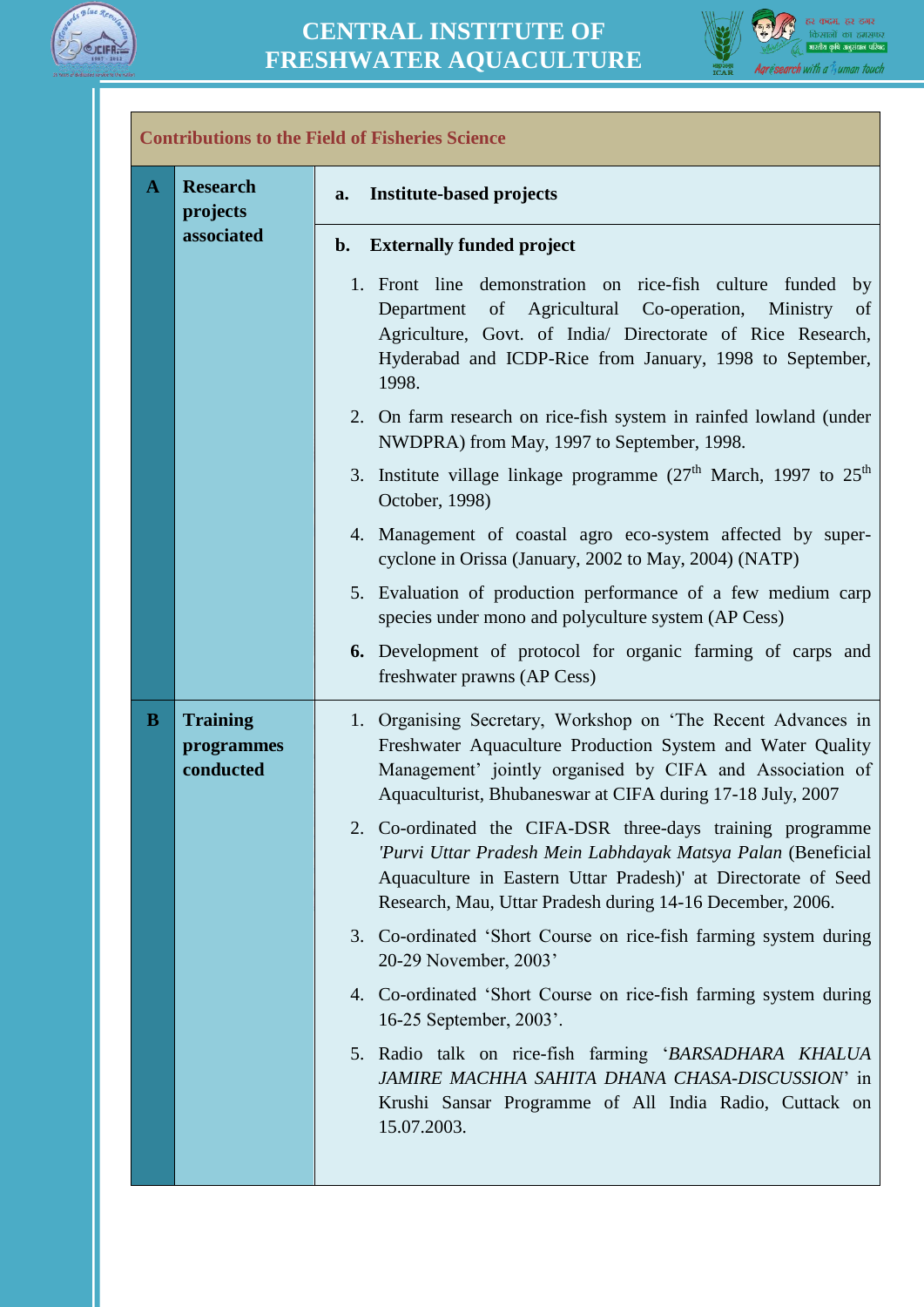



| 6. Telecast on rice-fish farming on Doordarsan on 'KHALUA         |
|-------------------------------------------------------------------|
| JAMIRE DHANA O MACHHA CHASA' in PALLISHREE                        |
| PROGRAMME of Door Darsan Kendra, Bhubaneswar on                   |
| 23.07.2003.                                                       |
| 7. Periodically associated with training the farmers of Self Help |
| groups (SHGs) on carp culture at the Institute.                   |

**National/ International Conferences/ Seminars/ Symposiums/ Workshops Attended**

#### **International**

- (i) International Workshop on Restoration of Chilika Lagoon.  $18<sup>th</sup>$ - $20<sup>th</sup>$ January, 2002, Bhubaneswar, Orissa, India.
- (ii) *The 6 th Annual American Fisheries Society Student Colloquium*, 27- 28 October, 2006 at Forestry & Wildlife Sciences Building, Auburn University, Alabama, USA.
- (iii) 20<sup>th</sup> Anniversary International Symposium of World Food Prize, 2006 at Hall of Laureates, Iowa, USA during 18-20 October, 2006**.**
- (iv) *The 8 th Asian Fisheries Forum*, 20-23 November, 2007, Kochi, India.

#### **National**

- (i) *National Symposium on Rice Research for 21st Century, Challenges, Priorities and Strategies* held at CRRI, Cuttack during 5-7 February, 1998.
- (ii) *The Fifth Indian Fisheries Forum* from 17-20 January, 2000 at Central Institute of Freshwater Aquaculture, Bhubaneswar, Orissa.
- (iii) National Seminar on Responsible Fisheries. 12-13 February, 2004. College of Fisheries, Berhampur, Orissa, India.
- (iv) Attended one day Work Shop on "Integrated Fish farming and Aquaculture Development in Jharkhand' on 04.10. 2004 as Resource Person at College of Vateririnary Science and Animal Husbandry, B.A.U., Ranchi, Jharkhand.
- (v) National Symposium on Recent Advances in Rice-based Farming Systems, November 17-19, 2004, Cuttack, India. pp. 190-201.
- (vi) *The Seventh Indian Fisheries Forum* from 8-12 November, 2005 at Karnataka Veterinary, Animal & Fisheries Sciences University, Hebbal, Bangalore.
- (vii) *The 8th Indian Fisheries Forum*, 22-26 November, 2008, Kolkata, India.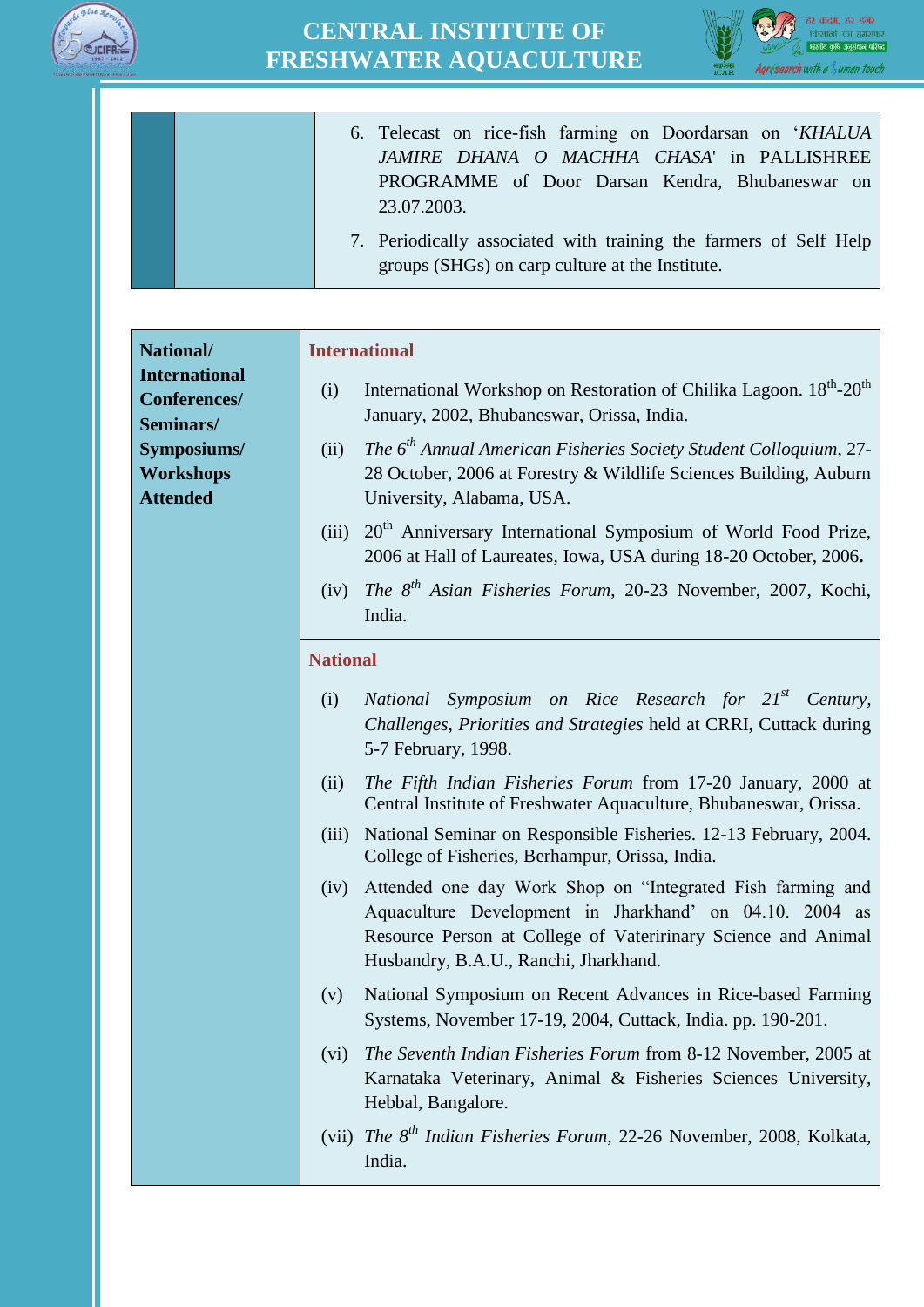



| Foreign<br><b>Deputation</b>           | <b>NAIP</b><br>sponsored three<br>months<br>training<br>Carbon<br>(i)<br>on<br>Sequestration/Carbon trading/ Climate Change at Institute of<br>Aquaculture, University of Stirling, Scotland, UK from 01.05.2011<br>to 31.07.2011.<br>(ii) As a Norman E. Borlaug Fellow, 2006, deputed to the Department of<br>Fisheries and Allied Aquaculture, Auburn University, Alabama,<br>USA for training on Water Management and Waste Water Usage in<br>Aquaculture under the Mentorship of Prof. C.E. Boyd, during $5th$<br>October- $6^{th}$ November, 2006 under the Norman E. Borlaug<br>International Agricultural Science and Technology Fellows Program<br>of the Indo-US Agricultural Knowledge Initiative (AKI). |  |  |  |
|----------------------------------------|---------------------------------------------------------------------------------------------------------------------------------------------------------------------------------------------------------------------------------------------------------------------------------------------------------------------------------------------------------------------------------------------------------------------------------------------------------------------------------------------------------------------------------------------------------------------------------------------------------------------------------------------------------------------------------------------------------------------|--|--|--|
| <b>Patents/Design</b><br>registration  | <b>Design patent</b> has been obtained for the<br>'Mechanical Pond<br>Applicator' (Design No. 210262 dated 21.05.2007)                                                                                                                                                                                                                                                                                                                                                                                                                                                                                                                                                                                              |  |  |  |
| <b>Recognition and</b><br><b>Award</b> | <b>Awards</b><br>The Best Poster Award at X Agricultural Science Congress during<br>$\mathbf{i}$<br>8-10 February, 2011 at NBFGR, Lucknow for the paper 'Evaluation<br>of growth performance and compatibility of Labeo fimbriatus with<br>major carps in polyculture system'.<br>$\ddot{i}$<br>The Best Poster Award at X Agricultural Science Congress during<br>8-10 February, 2011 at NBFGR, Lucknow for the paper<br>Mitochondrial genome sequence of Indian major carp, Labeo<br>rohita.<br>The ICAR Award for Outstanding Interdisciplinary Team<br>iii)<br>Research in Agriculture and Allied Science for the Biennium                                                                                      |  |  |  |
|                                        | 2005-2006 for outstanding research contribution in Fisheries<br>Bioved Fellowship Award, 2008 in the field of Seed Production,<br>iv)<br>Rearing and Grow-out Production of Carps from Bioved Research<br>Society, Allahabad.<br><b>Member Scientist</b> of the 'Aquaculture Production & Environment<br>V)<br>Division', which received the Institute's 'Best Division Award,<br>2006<br>Norman E. Borlaug Fellow, 2006 in the Norman E. Borlaug                                                                                                                                                                                                                                                                   |  |  |  |
|                                        | $\mathbf{v}$ i)<br>International Agricultural Science and Technology Fellows<br>Program under the Indo-US Agricultural Knowledge Initiative<br>(AKI)<br>Best Young Scientist Award, 2005' of Central Institute of<br>$\overline{\text{vii}}$<br>Freshwater Aquaculture (CIFA), Bhubaneswar.                                                                                                                                                                                                                                                                                                                                                                                                                         |  |  |  |